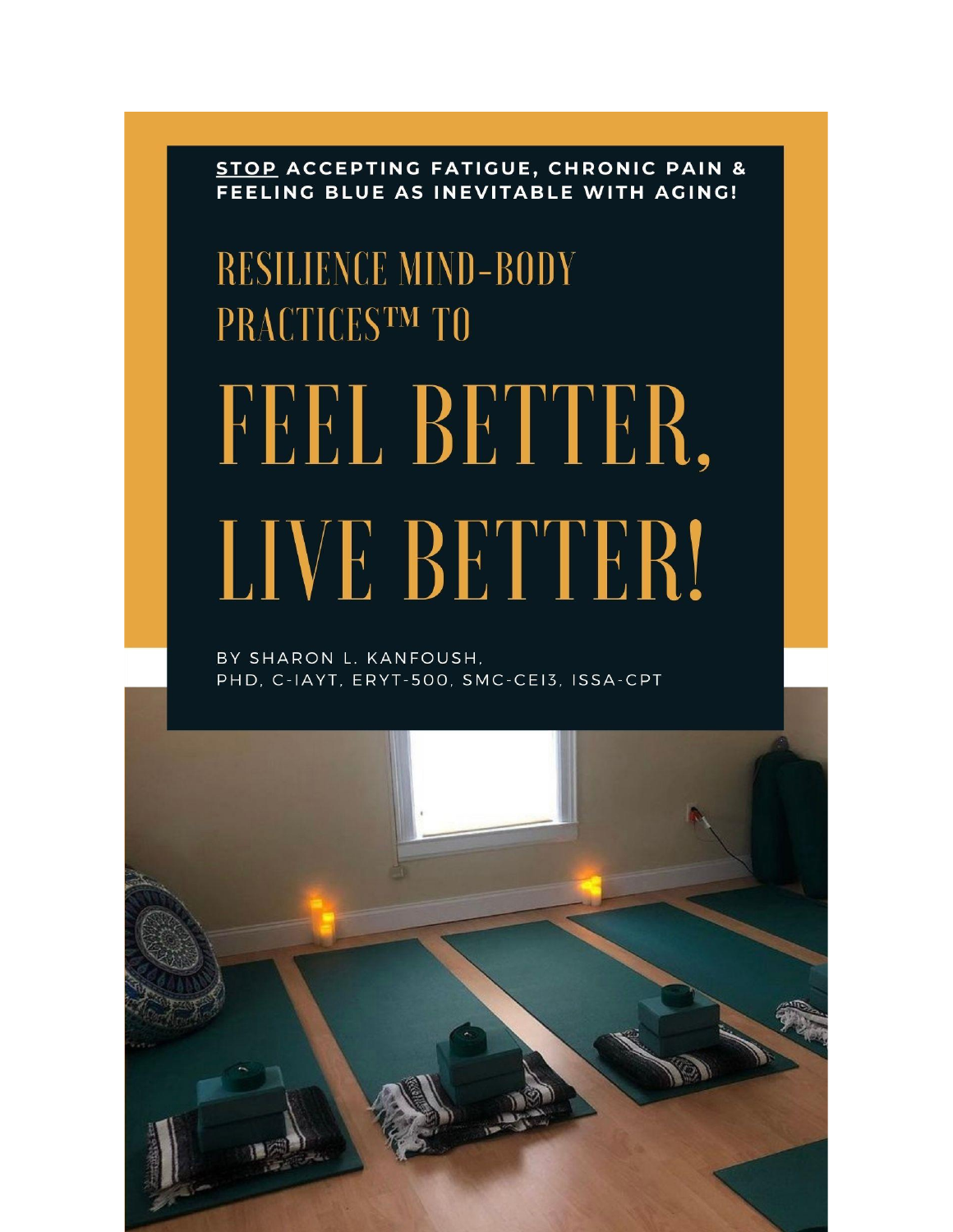# **Resilience Mind-Body Practices™ to Feel Better, Live Better!**

STOP Accepting Fatigue, Chronic Pain & Feeling Blue as Inevitable with Aging!

**Sharon Kanfoush**, Ph.D., C-IAYT, ERYT-500, SMC-CEI3, ISSA-CPT

Founder & President of Sharon Kanfoush Wellness, LLC and the Resilience Body-Mind Institute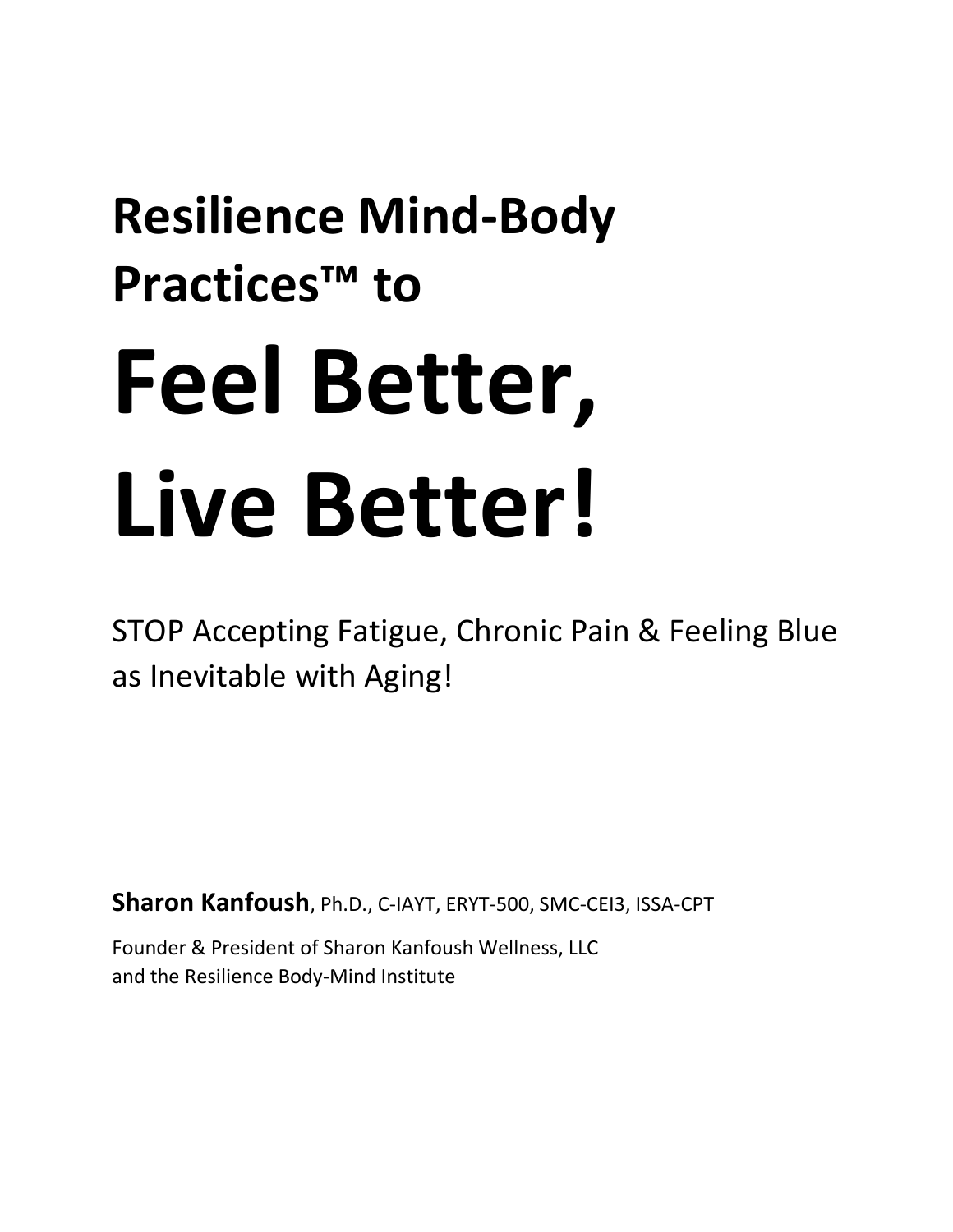Copyright © 2022 by Sharon Kanfoush, Sharon Kanfoush Wellness, LLC, and the Resilience Body-Mind Institute

Utica, New York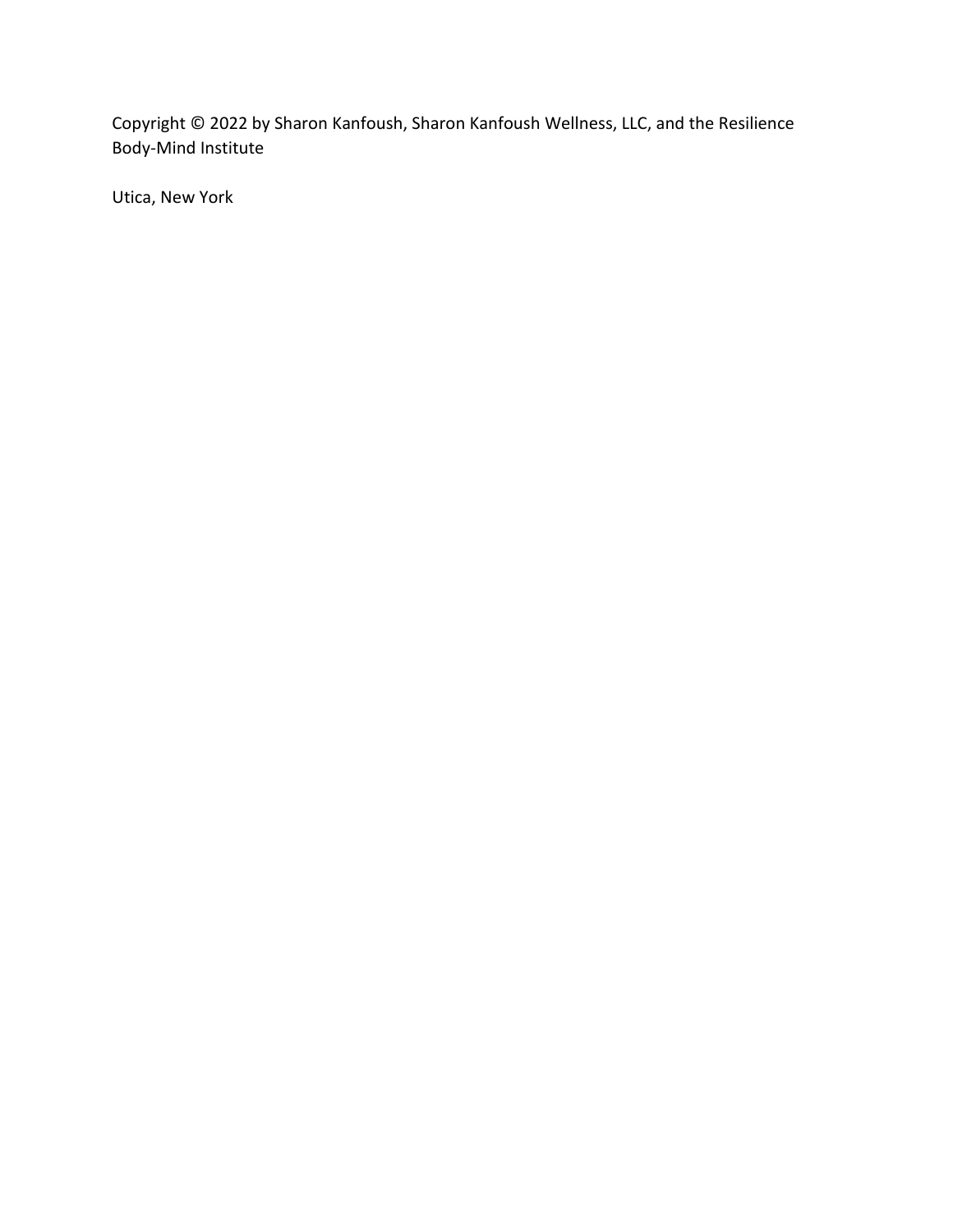I would like to thank my family for their support of this endeavor, my mother who continually modeled ongoing gentle, live-able persistence toward wellness, several friends who showed me that wellness can indeed be had in middle age, and several colleagues who showed me that even busy working parents can do incredible things like run marathons if they decide to.

And I extend a special thanks to my early wellness teachers who provided, with both gentle compassion and some tough love, moments of challenge and moments of ease on and off the bike and mat in ways that powerfully motivated me to do some honest self-examination and make some muchneeded changes.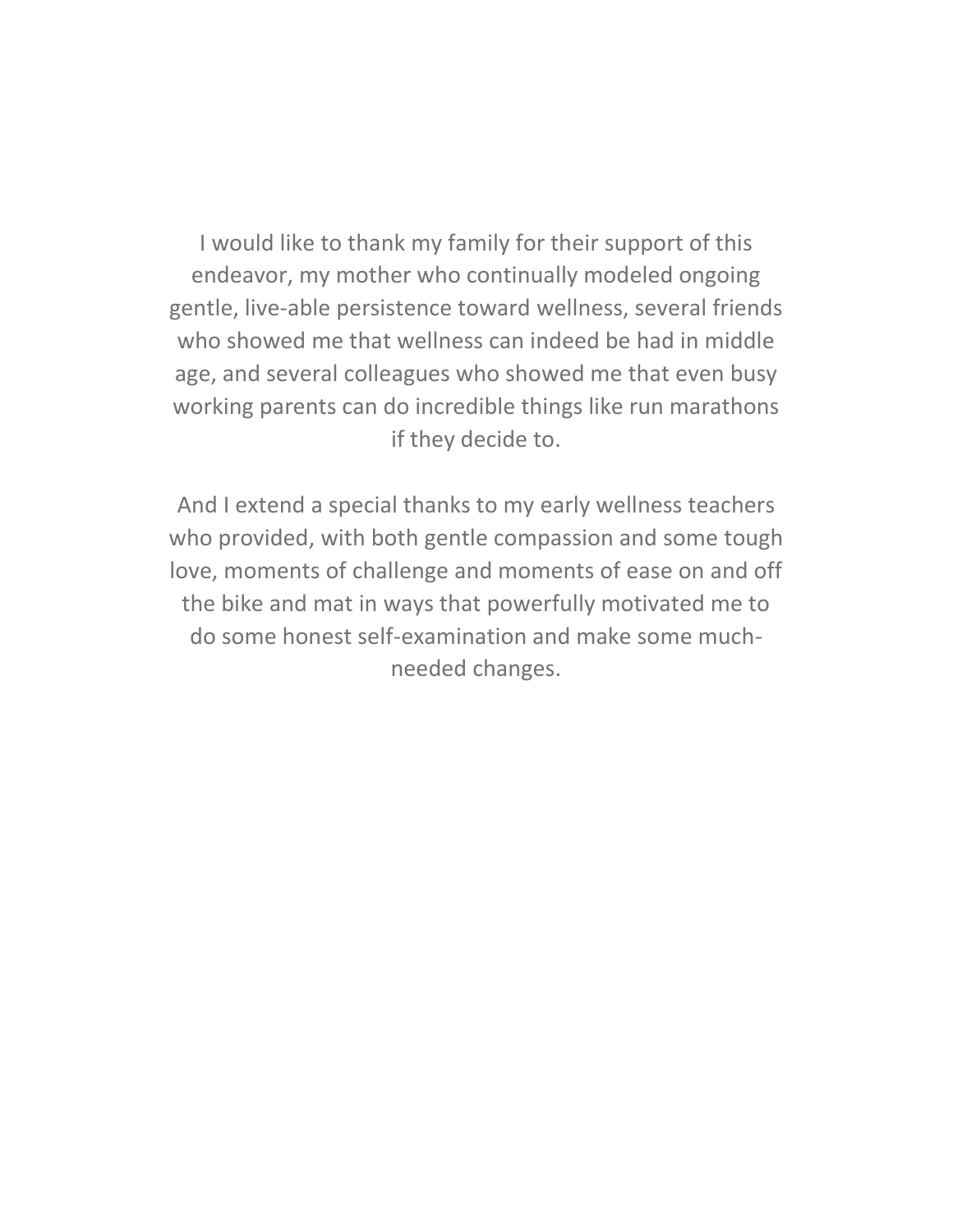# MEDICAL DISCLAIMER

The following information is intended for general information purposes only. Individuals should always see their healthcare provider before administering any suggestions made in this book. Any application of the material set forth in the following pages is at the reader's discretion and is their sole responsibility.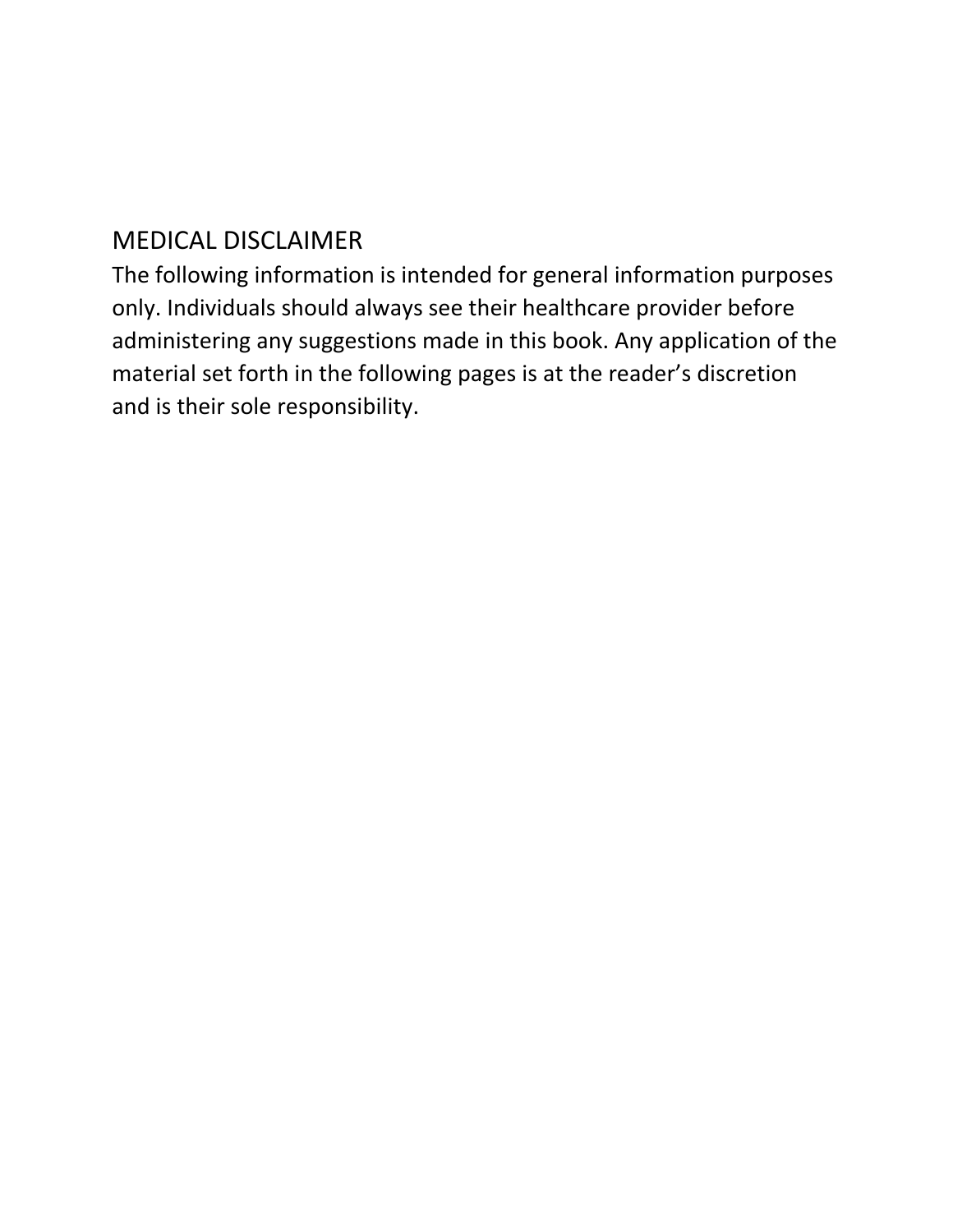# Table of Contents

| Chapter 1:<br>MYTH #1: It's too late to make real progress now, so why bother.<br>My Story & A Different Approach: Resilience Mind-Body Tools™<br>Chapter 2:<br>MYTH #2: I've heard meditation is powerful, but I can't meditate.<br><b>Resilience Meditation</b><br>Chapter 3:<br>MYTH #3: To do yoga is to be a pretzel. I don't see why & I'm not flexible.<br>Resilience Yoga Therapy<br>Chapter 4:<br>MYTH #4: Aches and pains are just a part of getting older.<br>Resilience Embodied™ Somatic Movement Education<br>Chapter 5:<br>MYTH #5: Pain must be due to injury, and injury must cause pain.<br>Resilience Relief™ Pain Self-Management<br>Chapter 6:<br>MYTH #6: It takes too much time, energy, and money to get fit.<br><b>Resilience Fitness Training</b><br>Chapter 7:<br>MYTH #7: If its slow and gentle, it can't be doing much good.<br>Resilience Restorative Qigong |   |
|---------------------------------------------------------------------------------------------------------------------------------------------------------------------------------------------------------------------------------------------------------------------------------------------------------------------------------------------------------------------------------------------------------------------------------------------------------------------------------------------------------------------------------------------------------------------------------------------------------------------------------------------------------------------------------------------------------------------------------------------------------------------------------------------------------------------------------------------------------------------------------------------|---|
|                                                                                                                                                                                                                                                                                                                                                                                                                                                                                                                                                                                                                                                                                                                                                                                                                                                                                             | 1 |
|                                                                                                                                                                                                                                                                                                                                                                                                                                                                                                                                                                                                                                                                                                                                                                                                                                                                                             |   |
|                                                                                                                                                                                                                                                                                                                                                                                                                                                                                                                                                                                                                                                                                                                                                                                                                                                                                             |   |
|                                                                                                                                                                                                                                                                                                                                                                                                                                                                                                                                                                                                                                                                                                                                                                                                                                                                                             |   |
|                                                                                                                                                                                                                                                                                                                                                                                                                                                                                                                                                                                                                                                                                                                                                                                                                                                                                             |   |
|                                                                                                                                                                                                                                                                                                                                                                                                                                                                                                                                                                                                                                                                                                                                                                                                                                                                                             |   |
|                                                                                                                                                                                                                                                                                                                                                                                                                                                                                                                                                                                                                                                                                                                                                                                                                                                                                             |   |
| Chapter 8:<br>MYTH #8: Life just happens, and this is just who I am and how I react to it.<br><b>Resilience Life Coaching</b>                                                                                                                                                                                                                                                                                                                                                                                                                                                                                                                                                                                                                                                                                                                                                               |   |

Conclusion

# Supplemental Materials

Audio files are available to guide you through many of the practices described within the book.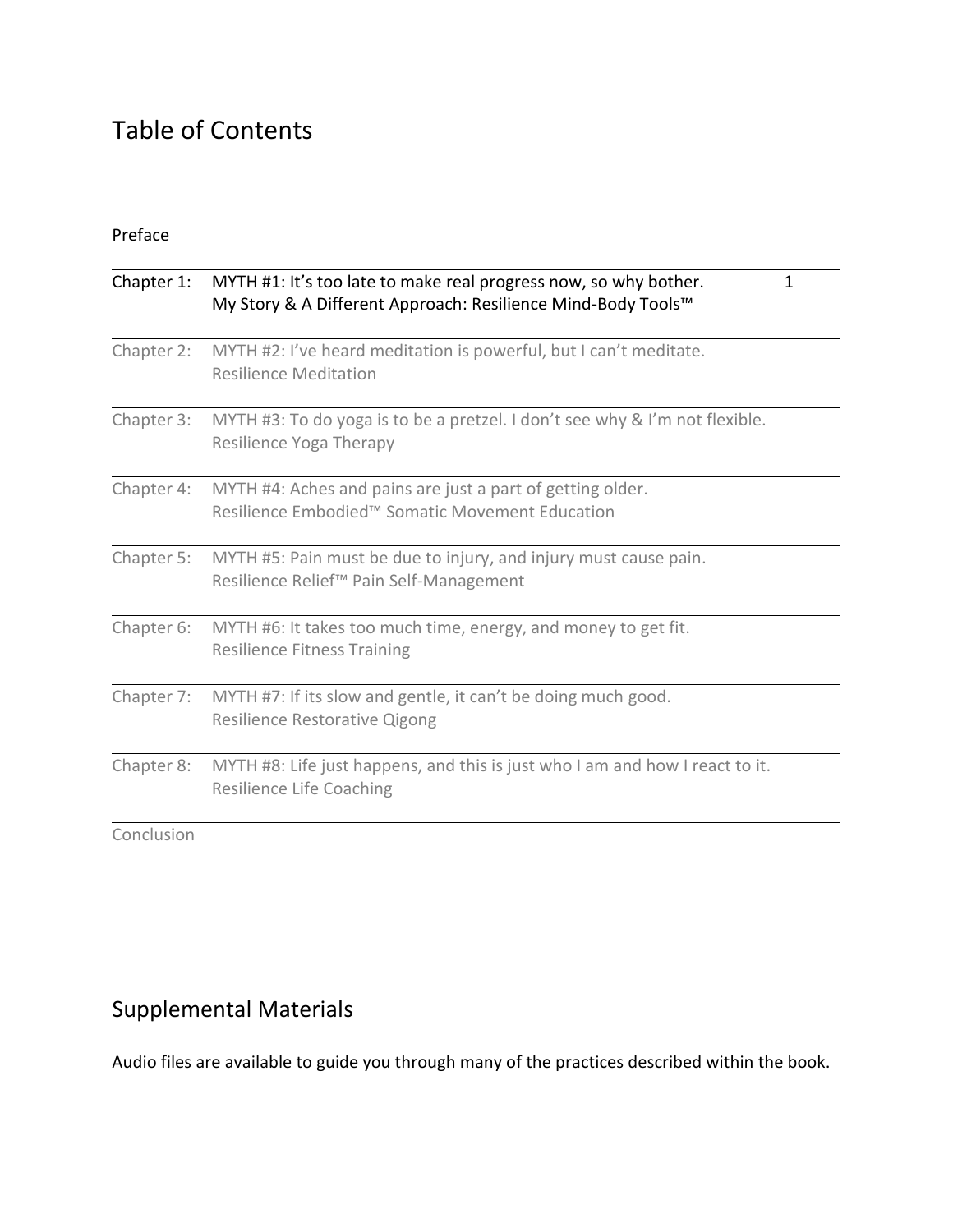## Preface: Welcome!

This easy-to-digest philosophy and guide is for people in middle age – or who are not yet, but feel like it – who have neglected their health while busy taking care of everyone else. It will teach them – it will teach YOU – that it is not too late and that surprisingly small, doable, steps can be turned into daily habits to get out of pain and feel better.

Using a science-based but heart-centered approach, I wrote *Feel Better, Live Better!* as part of my own long, ongoing journey away from physical and emotional pain toward a much better life in which I made a choice to – and was then able to – stop simply accepting physical aches and pains and emotional stress, doubts, and sadness as a normal part of entering middle age.

Had I not made that choice and then devoured all the wellness information, from both Western medicine and alternative/complementary/holistic wellness, that I could get my hands on, I have no doubt my life right now would be a very different one. A very painful one. A very sad one.

But I was fortunate to have had an instant in which I hit a personal low that truly shocked and frightened me into taking action. I took one small step forward that turned out to be one of the biggest, best steps of my life. And the one step turned into two, and three, then four. And then so many, many more. Wonderful steps that have turned into a wonderful, explorative, playful journey and a truly new way of life – without giving up who am or the life I built with my family.

My wellness journey at times looked traditional, with time in the gym or on the road running, but many more times it has been anything but the traditional slogging it out in the gym or running. I was fortunate to have stumbled on different approaches. That worked! Approaches that were more gentle, more realistic, more doable for me – and I think more doable for many of you! And as a wellness practitioner, I've successfully used these approaches with my clients.

Many people have reached a point at which slogging it out at the gym for long amounts of time and at high intensity is not only not doable but is actually doing more harm than good by adding stress – physical and emotional – to an already stressed out mind-body system. Pumping out even more damaging cortisol. Creating even more tightness, stiffness, aches, and physical and emotional pain. Causing even more injuries and setbacks, overwhelm and failures in a way that is almost certain to derail you, defeat you and leave you simply again accepting physical aches and pain and emotional stress, doubts, and sadness.

I am here to tell you, to convince you, that there is indeed a better way. A much, much better way. And I am here not only to convince and motivate you, but to teach and empower you to be able to get started, stay started, and keep moving forward on your own wonderful journey away from physical and emotional pain toward a much better life!

Sharon Kanfoush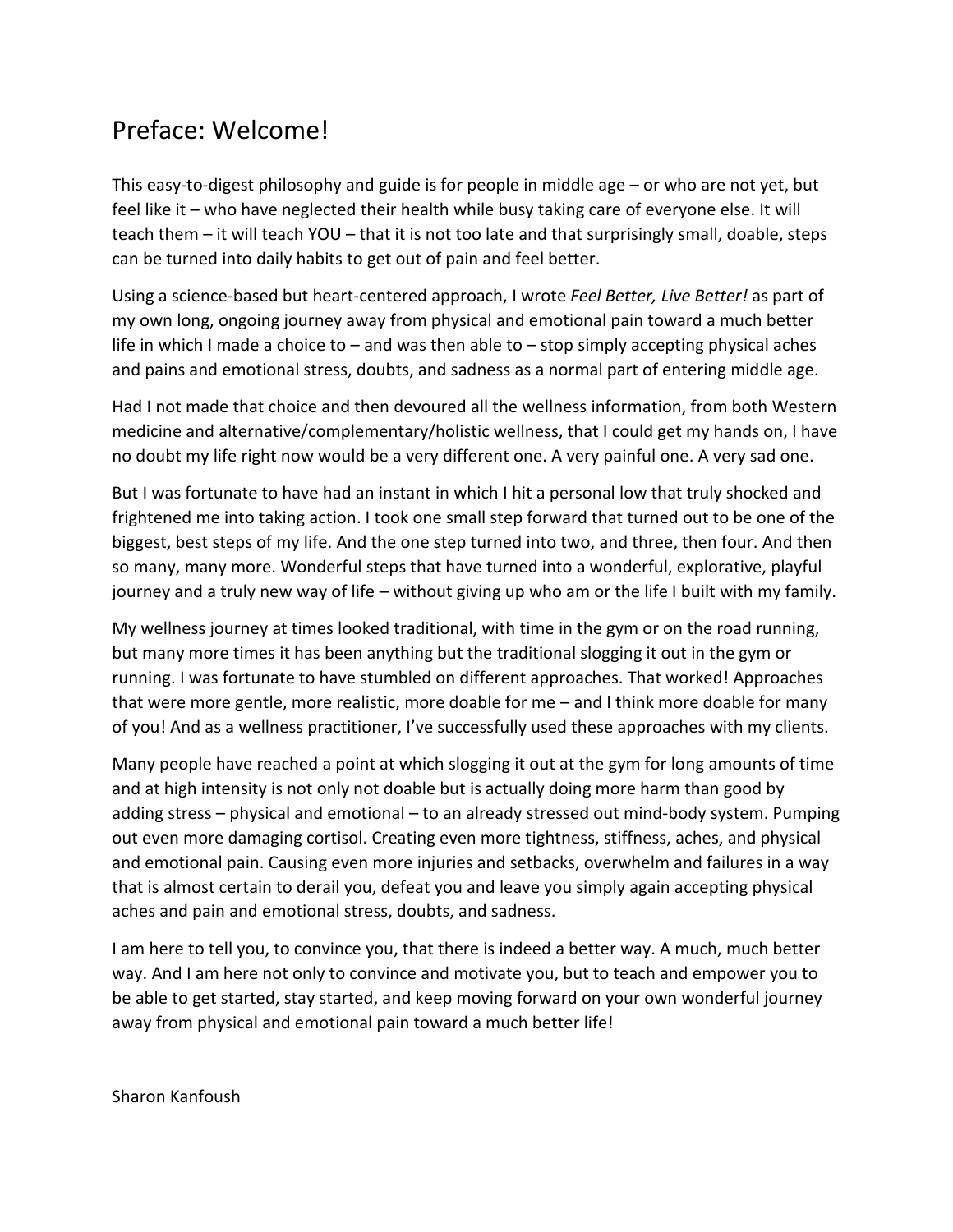## Chapter 1: My Story & A Different Approach: Resilience Mind-Body Tools™

#### **MYTH #1: It's too late to make real progress now, so why bother.**

*"We cannot start over. But we can begin now and make a new ending." ~ Zig Ziglar* 

#### My Story: What I Did Right

For years I worked obsessively toward my goals of pursuing graduate school and landing a job as a professor at a small teaching-centered college, along with raising a family. And I succeeded! Then… my hair fell out. Well, some of it fell out. In clumps. Along with that, at just 40 years of age, every muscle and joint ached every minute of every day. Following a visit to a doctor and a few tests, I was told "Things are normal." Really?? They sure didn't seem normal. I had to wake up to the fact that while my studious book-worm lifestyle had garnered me the career I had dreamed of, it had not served me well with regard to my health. If I wanted to enjoy the fruits of my labor and enjoy time with my wonderful husband and kids, it was time for me to make some serious changes.

I had played field hockey and ran track in high school, both rather poorly, and only to be sure I had extra-curricular activities on my college applications. I had most certainly never been an athlete or fitness buff. So where to begin? …I accidentally started perfectly. My then young son and daughter were playing youth hockey, and my husband – who is from Buffalo, New York and practically born with ice skates on – was teaching kids' learn-to-skate and coaching youth hockey. I had never learned to ice skate but decided I would kill two birds with one stone and learn to skate to get fitter while also gaining a skill I could enjoy with the family. So, at 40 years old, I started going to adults-only open rink time so I wouldn't get run over by speedy kids. I pushed the bar around the rink just like my kids did when they first learned to skate at 4 years old. With time, it worked. And along the way I discovered I really enjoyed it.

#### *"Start where you are. Use what you have. Do what you can." ~ Arthur Ashe*

Why did I say I accidentally started perfectly? Because I was quite overweight, and ice skating was super gentle on my achy knees. And it was also something with which I could start small and go at my own pace. I eventually graduated from pushing the bar and could skate without assistance, at which point it evolved into a genuine fitness routine for me. At about the same time, I purchased a used elliptical and told myself I only had to use it 10 minutes a day… but every day. Again, I accidentally started perfectly by keeping my initial goal very small and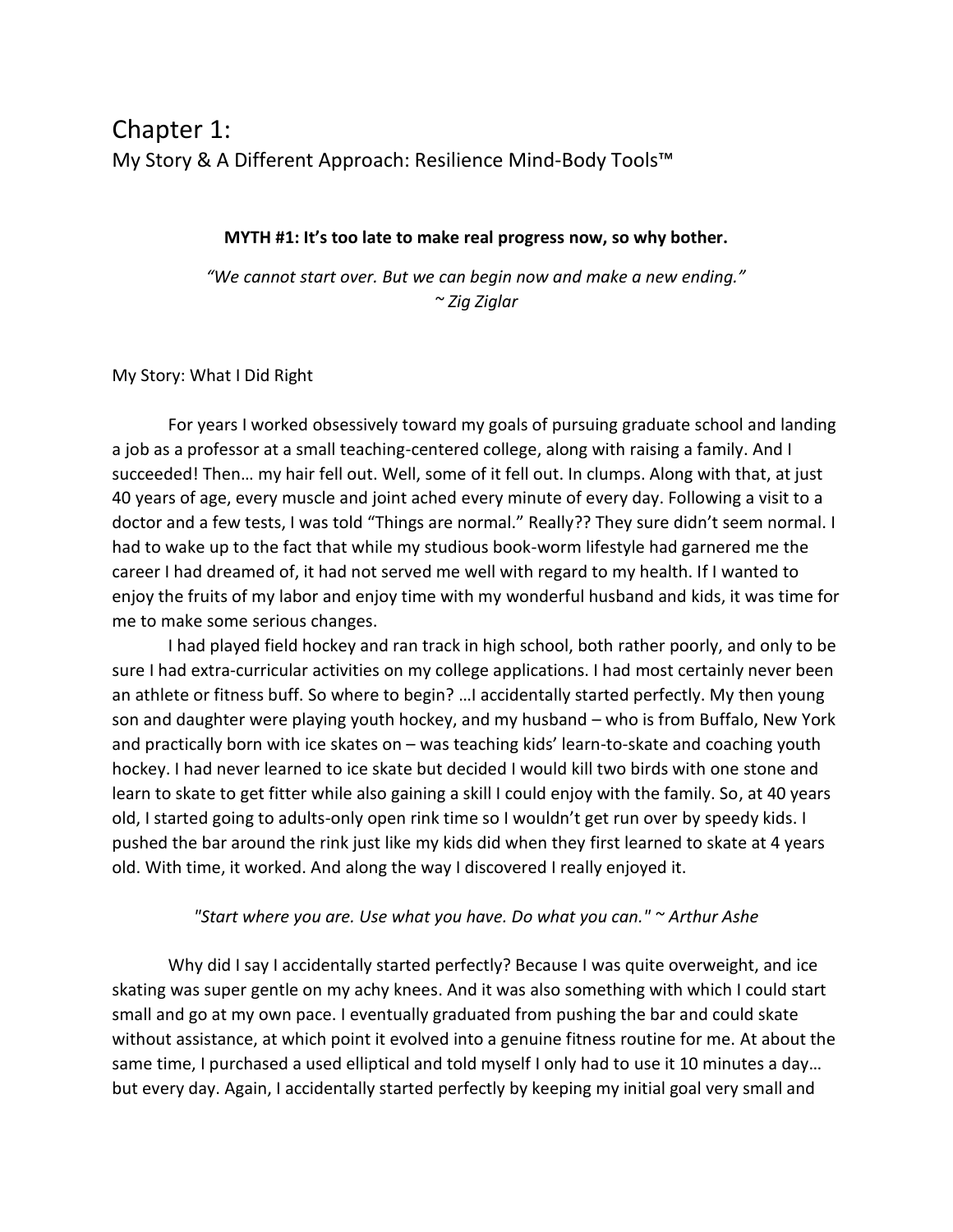achievable. With both, because they were enjoyable rather than daunting, I was remarkably consistent. Without having ever heard the quotation below by Naeem Calloway, I had embraced it. And it worked!

## *"Sometimes the smallest step in the right direction ends up being the biggest step of your life. Tiptoe if you must, but take a step." ~ Naeem Calloway*

I began to enjoy ice skating so much that I joined what we called "old lady hockey". It was coed adult hockey, but it was actually all women in our 40s and one lone man also in his 40s. The man was faster and more skilled than the rest of us. But he had recently made the move to the men's hockey only to return immediately with a gigantic, ugly yellow-brown bruise on his ankle where he had been on the receiving end of an extremely hard-hit puck. Happy to be back with us, we all donned hockey gear and helmets for the only available open ice time at 10:00pm on Wednesday nights. It. Was. A. Blast! Being padded and with a helmet removed fear of falling, so I could really test out some speed. Well, my snail's version of speed. Truth be told, I was so slow and poor at maneuvering that our hockey games were for me largely just laps from one end of the rink to the other trying to catch up with where the action was. But it was great joint-lubricating, muscle-strengthening movement and cardio all disguised as even greater fun.

From there I began jogging. Our small city of Utica, New York hosts an annual 15K race, the Boilermaker, each July. I had grown up watching those races and cheering on the runners. Since its start in the 1970s, it had grown to over 14,000 runners including several elite runners each year who use it as a training run for larger, more prestigious races. The Boilermaker accurately boasts some of the biggest and most enthusiastic spectator support of any running race in the nation, and it is followed by a huge party and concert at the Utica Brewery, complete with flyovers by military F-16s. It was something I had always dreamed of participating in rather than watching. I worked my way up to running the accompanying 5K event a few times, including a couple wonderful times with my teenage kids accompanying me. Then I trained for and successfully ran the beloved 15K twice. Well, that huge crowd support is incredibly infectious… so I then set my sights on a marathon.

Truth be told, it was far too early in my running "career" to attempt such an ambitious undertaking – especially in light of my very sedentary past not too long ago. I was using a method developed by Olympic medalist Jeff Galloway called the walk:run method in which you repeatedly alternate walking for a certain time interval and then running for a certain time interval. I had found it was a method that worked wonderfully for me with my sedentary past. I could build distance and build endurance and health without the tremendous pounding and wear and tear on my joints that continuous running would bring. After much experimentation, I had found a 45:75 ratio of 45 seconds running and 75 seconds walking worked well for me resulting in substantially less pain yet, shockingly, the same pace as my continuous running. I say shockingly, but Jeff Galloway had argued that would in fact be the case. It's a remarkable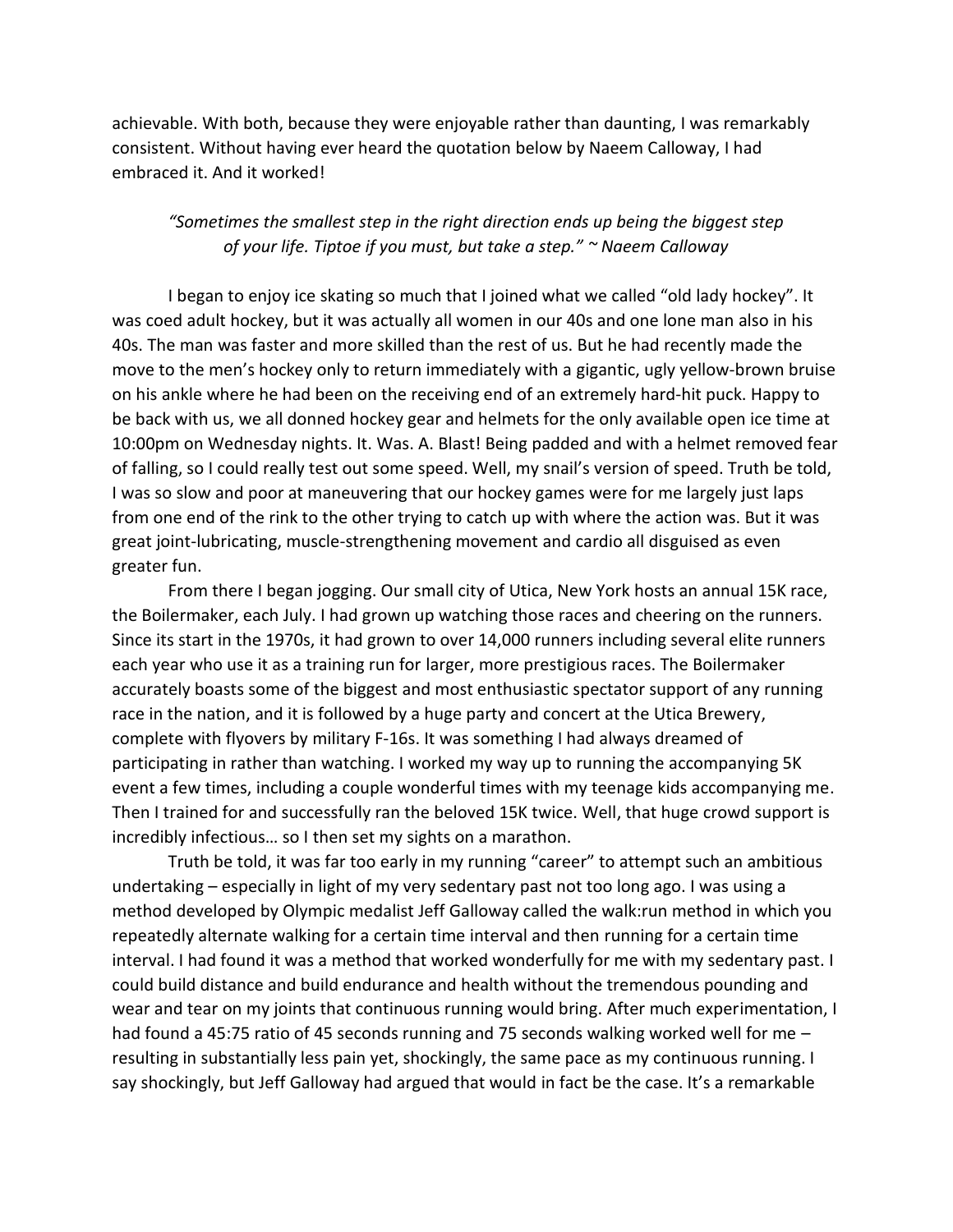method that I highly recommend to everyone. Nonetheless, it was far too early in my running "career" to attempt the substantial distance of a marathon.

But I had gone to a Christmas party hosted by one of the marathoning coworkers and attended by several of the others. I admired them tremendously for their marathoning pursuits. But, at that point, I certainly had no similar ambitions. At the party, I walked into the kitchen where two of the marathoners was chatting with another coworker and heard them finish saying, "But she doesn't really run. She does walk:run." I was so shocked and put off by that comment! If someone is doing something in an attempt to improve their health, why the heck does it matter the means by which they're going about it?! I left the party later that evening still bothered about that comment and ruminating about its unnecessary judgmentalism. And then… a whole week later… I realized they had been talking about me!! I know. It should have been obvious at the time; I'm not even sure why it wasn't. But the minute I realized it, I started surfing online for a marathon that seemed logistically doable and had a very long time limit. And I signed up for a marathon that day that would take place the following October as well as a half marathon in May.

Still overweight, I needed a way to get more training in without more pounding on my still somewhat tender joints, so I began spinning (indoor cycling). I thought old lady hockey and running the Boilermaker were very fun, but spinning – choreographed to loud music with an instructor yelling commands at me – was an insane adrenaline rush! So before long I was hooked on that too. My spinning instructor, who was also a yoga teacher, suggested I do yoga as a way to help stretch for my running, so I jumped into that too. And I began doing half marathons on my elliptical to earn "virtual race" medals – discovering I am quite motivated by race bling! Both the heart-pounding spinning and the bling-fueled elliptical half marathons were also a great way to train through the snowy, icy winters of central New York.

As soon as things began to thaw, I got out on the road and followed a Jeff Galloway marathon walk:run training plan to the letter. I did all of the runs, with a long run each week building in distance. I worked all the way up to the final three 20-mile runs, truly astonishing to me! But unfortunately ended up aggravating a knee on the last 20-mile training run just three weeks before the marathon. I was heartbroken. But I decided at 45 years old, I might never get another chance. I dug in my heels and successfully completed it – the Empire State Marathon in Syracuse, New York – as the world's most proud last place finisher ever with a whopping time of six and a half hours!

Nonetheless, through it all I had fallen fully in love with movement and how it made me feel, physically and mentally. I became a certified spinning instructor in 2016 and yoga teacher in 2017 and opened Sharon Kanfoush Wellness, LLC in 2017 and then the Resilience Body-Mind Institute in 2021 to help others discover movement that can make them feel good. Along the way I added more training in new modalities whenever I saw a need in my clients that did not seem fully or best met by those I already had – loving every minute of it as the perfect marriage between my old book-worm self who loves to learn and my new self who loves to move and help others find that love.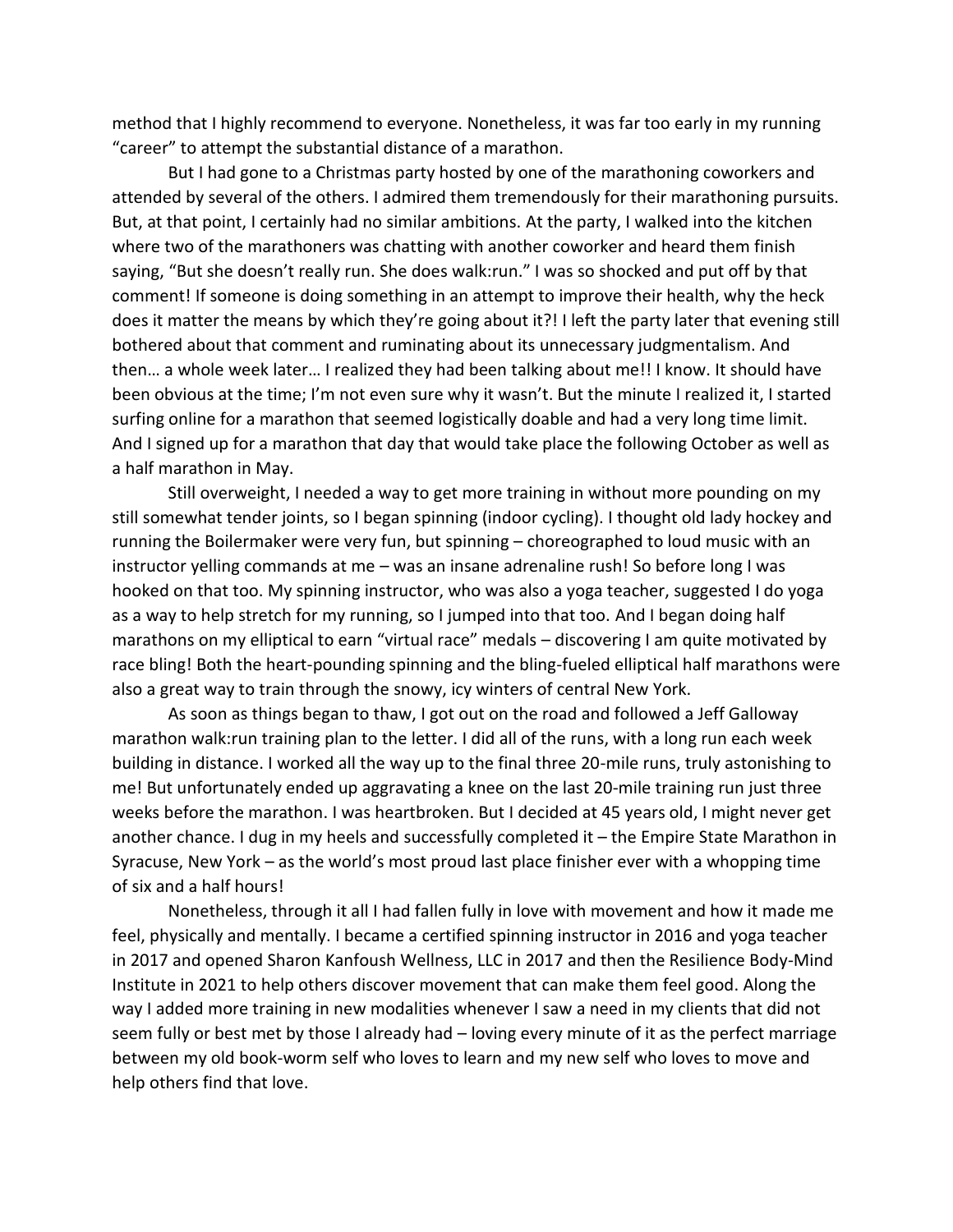#### My Story: What I Did Wrong

It was a journey I will always cherish, for sure. Alongside it, however, life was not all rosy. I was still working too hard at my academic job – for years taking on more than I could reasonably handle. My parents, then in their 60s, had a motor cycle accident that knocked Mom for a real loop for a couple years. My brother was battling prostate cancer, successfully I am now so relieved to report. My grandmother suffered some truly heart-wrenching complications of diabetes. And severe weather nearly destroyed my parents' lakefront cabin in the Adirondack Mountains at which I had spent weekends every summer since I was 2 years old. It eventually just all reached an ugly head that I found myself ill-equipped to manage. I imploded. Crashed and burned. I became nearly non-functional at my job, and I was not in control of my emotions. It was not pretty.

In addition to a chronic habit of biting off more than I could chew at work, it turns out the fitness activities at which I had been working hard and loving so much were not all good. Without realizing it, I had been trying desperately to "burn off" the stress. With the spinning in particular. The more stressed I felt, the harder I would push since the adrenaline rush would make me feel so great. For a bit anyway. In addition, the harder I rode, the more praise I received from my instructor and fellow riders. I had never been good at anything physical before, and the praise fed right in to the ego of academic overachiever me. In hindsight, I can now see I was actually nearly injuring myself in every 5:30am ride. And even though I mostly managed to somehow escape physical injury from those over-the-top rides, they were contributing significantly to my stress rather than burning it off – by pumping out massive quantities of cortisol, the stress hormone – the last thing I needed.

With my implosion forcing the issue, I sought help. I was not experiencing merely stress, but I was suffering burnout and a full-blown anxiety disorder that was rapidly evolving into depression. I had been experiencing chronic, severe abdominal pain, a racing heart, and insomnia so bad that near the time of my implosion I was only able to sleep 3 hours a night. Ouch. I had undergone numerous medical tests, thoroughly convinced there was something terribly wrong physically. Nope. It was mental, emotional, but much of it showed up in the body.

I had also, without even realizing it, been cancelling my college classes every Wednesday for 8 full weeks! I truly had no awareness I was doing it. I sat in the main office where there are windows and people (my office is an isolated, windowless underground cave) having an afternoon coffee with the secretaries as I had done almost every day for almost 20 years. When I went to leave, I said "I'll see you tomorrow." One of our secretaries said, "Don't you mean Thursday?" I looked at her puzzled and said, "Isn't today Tuesday?" She responded, "Yes. But you've been calling in every Wednesday." I was STUNNED. I truly had no idea that I had been canceling every Wednesday. Apparently, I was unable to make it through more than two days in a row before needing to "check out". I'm frankly, but so tremendously grateful, I didn't get pulled in by my dean for a harsh tongue lashing and formal reprimand. And it certainly was not at all fair to the students that had me that semester, for which I was so sorry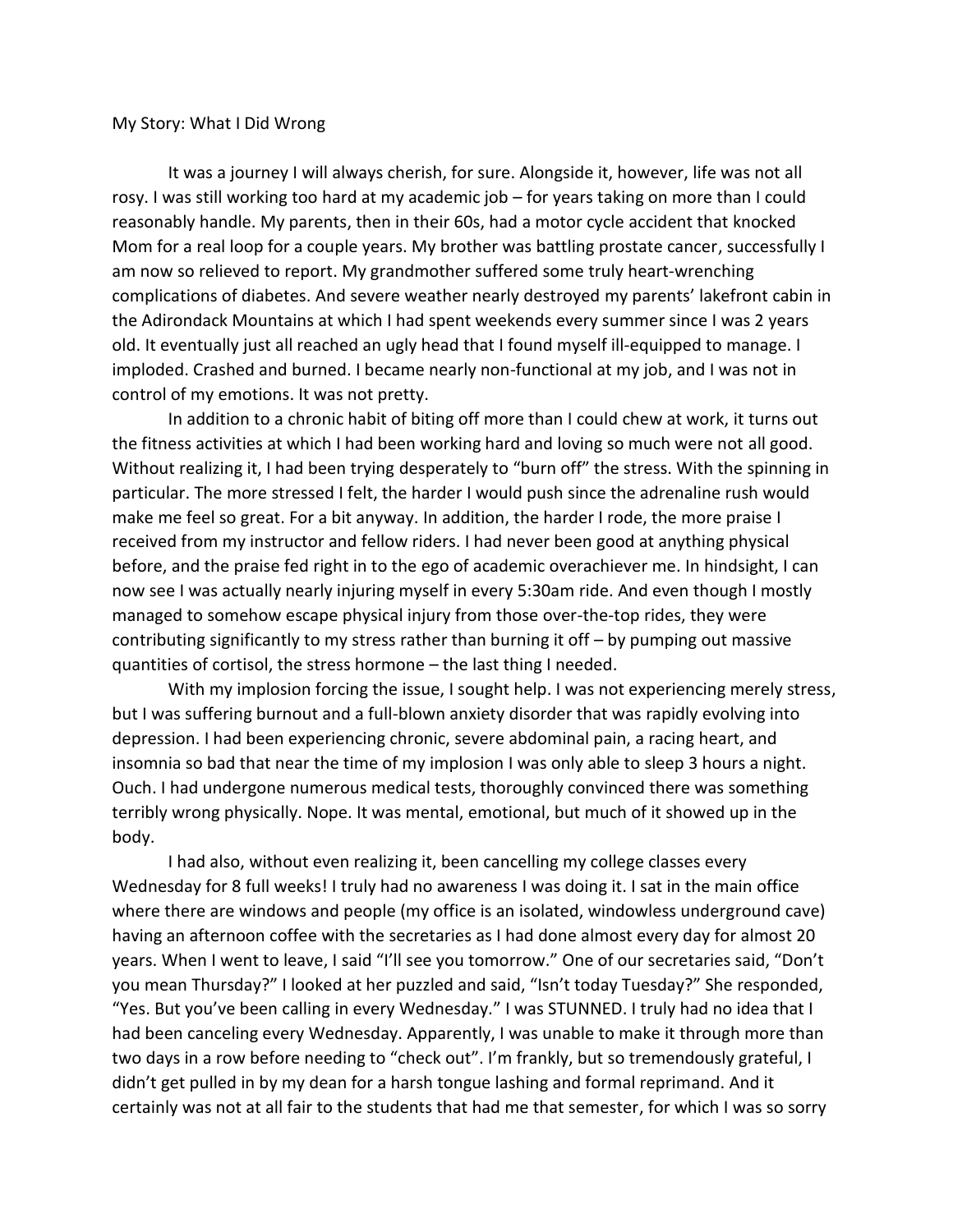and sad. I soon thereafter opted to seek out the dean myself to explain what had been going on and, while there, had a complete and utter meltdown of epic proportions in her office. Her response? "I'm actually surprised it didn't happen sooner," she said. Thank. God. For such an understanding boss. We together worked on a plan to use some teaching release time I had earned but never taken to lighten my absurd workload for the next two semesters to enable desperately needed recovery and recharge.

I went on anxiety medication for a bit to get me over the initial crisis. I stopped spinning and running altogether and stuck with yoga and meditation. And, importantly, I found a therapist who was fabulous. Working with Joanna, who I continue to this day to recommend highly to anyone and everyone, I realized something that in hindsight seems so obvious and simple: the source of much of the stress that had buried me to the point it evolved into an anxiety disorder was my own doing. The endless quest for achievement that I had embraced as a young child, that had driven me to be high school valedictorian, that had driven me to get a doctorate, that had driven me to want to "achieve" the goal of running the hometown 15K and then a marathon. That had made me into the quintessential "yes woman" at work, taking on more and more tasks whenever asked. Yep. All me. But the good news was it was also me who could now start to say no, start to trim back, start over, and start using a different approach.

#### A Different Approach

This book is an overview of an underlying philosophy (described in chapter 1) and discussion and description of several fundamental wellness modalities (presented in each of the following several chapters) to collectively (1) change the way you think, (2) change the way you breathe, and (3) change the way you move. You can think of these three fundamental goals as the legs of a 3-legged stool. If you're missing even just one, the stool won't stand. Yet with all three, it is surprisingly solid, steady, and supportive. Learning to be able to think, breathe, and move with ease and comfort will enable you to then be more resilient and better weather life's inevitable storms.

The underpinning philosophy?

## **Less is more, and more is way more!**

This statement may at first seem cryptic and contradictory. However, as we proceed, I hope you will see the eloquent simplicity yet transformative power behind it.

#### **Less Is More:**

**Be gentle. Don't push. Avoid all or nothing.**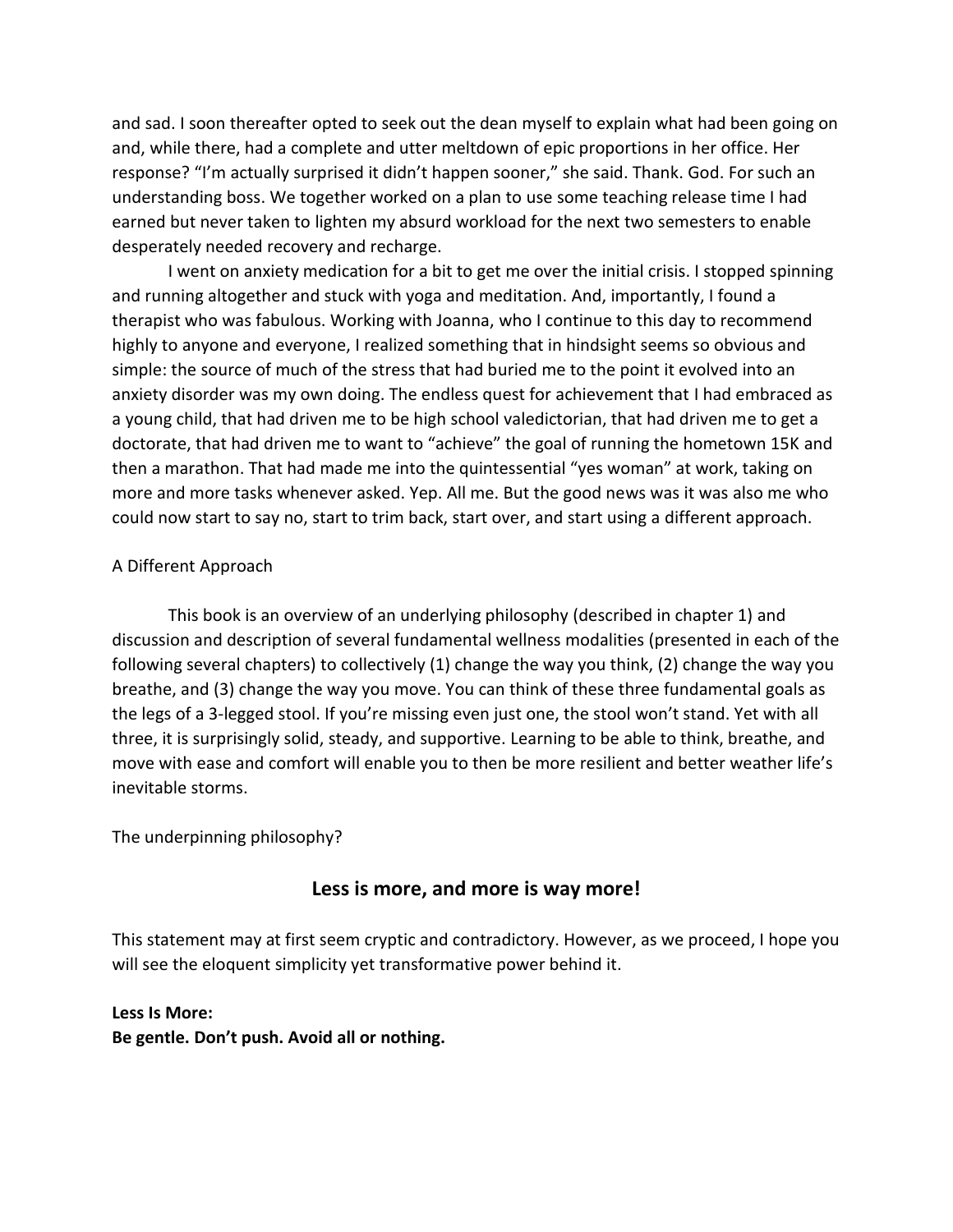This is the most important mindset to embrace as you first embark on a journey to build the three legs of the solid, steady, and supportive stool. In an American culture that embraces a work-hard approach to everything – education, employment, and life – this may at first raise some suspicions. But when it comes to laying a foundation upon which to build better wellness, body, mind, and spirit, it is imperative.

A not small number of people resolve to improve their wellness and, in their initial enthusiasm and determination, end up injured and thus derailed right at the onset. And this outcome is not uniquely American. A study in Victoria, Australia published in the journal Injury Epidemiology by Gray and Finch (2015) found that among injuries at fitness facilities, those resulting from overexertion were most common and occurred in both free weight activities and group exercise classes. Free weight activities also posed a risk of crush injuries due to falling weights. In addition to overexertion injuries, group exercise classes also posed a risk of injury from falls and awkward landings.

The relatively recent rise in popularity of forms of fitness, such as CrossFit, that combine high-intensity exercise with multi-joint (functional) movements has added to this problem. Feito and others (2018) published in the Orthopaedic Journal of Sports Medicine an analysis of 4 years of data on over 3,000 participants. They found that nearly a third of the participants experienced an injury over the previous 12 months. Most common were injuries to joints including, in order from most common to least, the shoulders, back, knees, elbows, and wrists. The authors noted the data revealed beginners in their first year of participation and those who train less than 3 days per week are at greater risk for injuries. Getting injured is a sure way to not stay on track in the quest toward wellness.

## *"Your current body is the only body that can take you to your new body — so be kind to it." ~ Elaine Moran*

Many people turn to yoga as a means to alleviate tightness, stiffness, and achiness. The increase in yoga participation has exploded in recent years. A joint study by the Yoga Alliance and Yoga Journal (2016) found that the number of participants in the United States rose from 20 million in 2012 to over 36 million just four years later. Paralleling that rise in popularity has been a rise in the rate of injuries. A study by Swain and McGwin (2017) published in the Orthopaedic Journal of Sports Medicine reported that the number of yoga injuries in 2014 were double the number in 2001, with sprains and strains of the trunk being the most common injuries. And the rate of increase in injuries was not the same for all demographics, with injuries among participants 65 and older increasing more than eightfold over the same time period.

Let me make clear that I am by no means recommending against yoga or any type of fitness activity! In fact, just the opposite. But I am emphasizing the need for a different approach. A different approach that begins with a different mindset: *Less is more. Be gentle. Don't push. Avoid all or nothing.* The same is true with non-exercise wellness modalities. In much the same way, when many people decide to change their diet a common approach is to make largescale changes that bring problematic results or are simply unsustainable.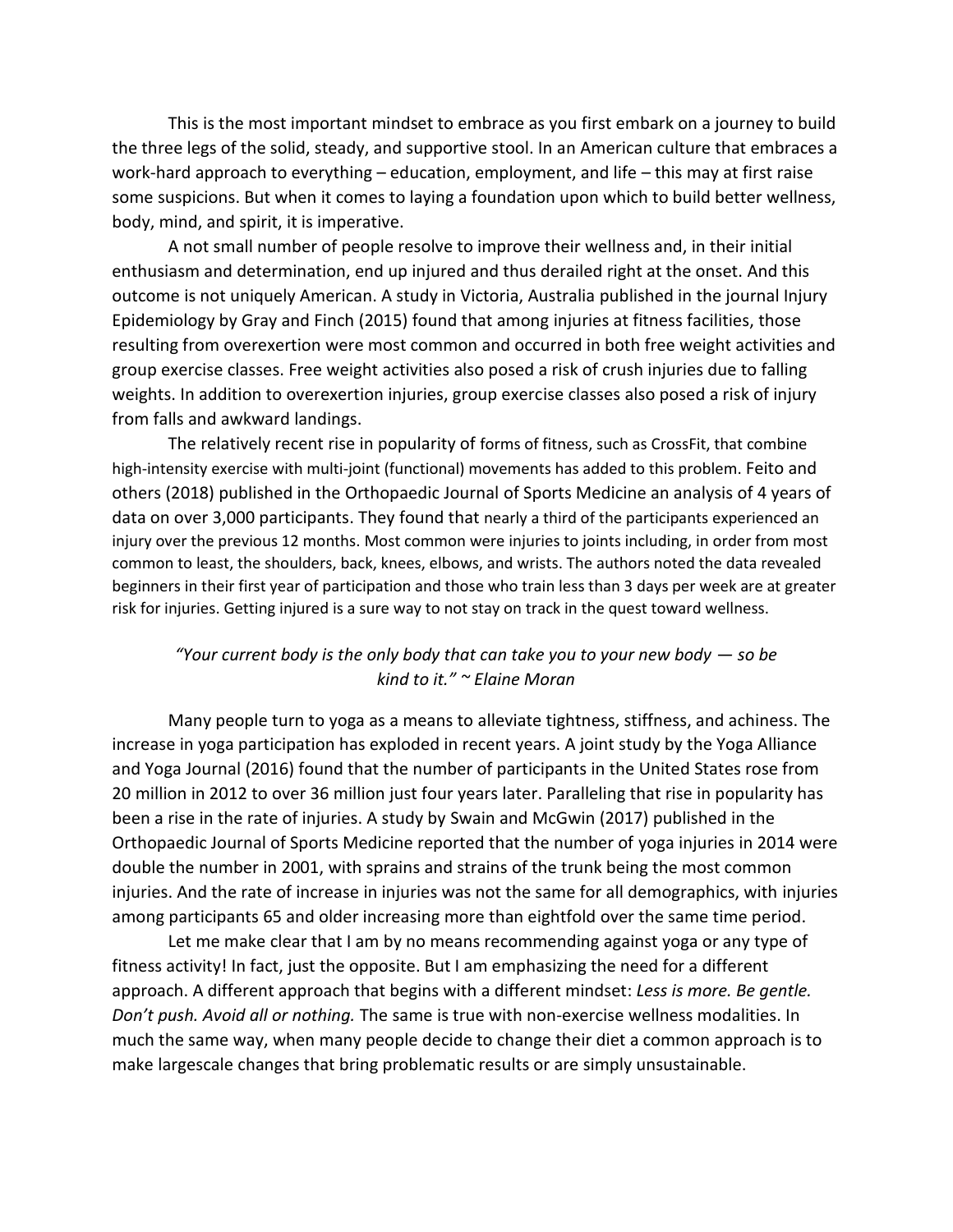With decades of mixed-messages about diet from experts and seemingly credible sources, some people turn to such crazy options as the werewolf diet (yes, you read that right!) in which you eat according to phases of the moon to the HCG diet in which you restrict your daily intake to only 500 calories and supplement with a pregnancy hormone called human chorionic gonadotropin. Sale of the HCG supplements is illegal. The 5 Bite Diet literally restricts food intake to just 5 bites of food at lunch and 5 bites of food at dinner. True, with such a low caloric intake you will undoubtedly lose weight, but you are likely at best to be hangry (a combination of hungry and angry) for the 3 days you might be able to actually follow this diet. And you could potentially even lose consciousness from low blood sugar. The numbers of people turning to these obviously absurd diets is thankfully fairly low. But much larger numbers of people are following more mainstream diets such as the low-carb keto diet and paleo diet or juice cleanses.

A study by Crosby and others (2021) published in the journal Frontiers in Nutrition reported that while a ketogenic diet may be beneficial in management of seizure disorders and some other chronic diseases, the risks generally outweigh the benefits in healthy individuals. Problems can include headaches, fatigue and brain fog as well as nausea, gastrointestinal discomfort. Even very serious consequences may result such as anemia and changes in heartbeat, decreased bone density, and damage to the optic nerve. Studies of the paleolithic diet also raise concerns.

Again, I am by no means recommending against modifying one's diet if there is a need to do so! In fact, just the opposite, especially if it is at the advice of a doctor. But I am again emphasizing the need for a different approach underpinned by the different mindset: *Less is more. Be gentle. Don't push. Avoid all or nothing.* The same is true with wellness modalities beyond exercise and diet. Like they do with fitness and diet, many people decide to begin meditating. This is a terrific idea! But, again, many people begin with goals that are too much, too fast… with the common result that they struggle, get frustrated, and give up. As a meditation teacher, I hear all too often, "I've tried, but I can't meditate." Let me reassure you, yes you can. You have simply taken an unhelpful approach.

## **A different approach that begins with a different mindset: Less is more. Be gentle. Don't push. Avoid all or nothing.**

Let's tease this statement apart and examine the parts individually. **Be gentle.** In many people's mind, yoga is equated (incorrectly, or at least incompletely) with stretching. Oftentimes, people will even use this term. I cringe at even hearing the word stretching and, in fact, strongly discourage my own yoga students from using it. When I hear someone say they stretch, it almost always turns out that they actually over-stretch. What does this mean, and why does it matter? Over-stretching is lengthening a muscle to the point at which the stretch reflex has been triggered. The stretch reflex, or myotatic reflex, is an involuntary contraction of a muscle in response to it being stretched. The nervous system senses danger in the stretch, and contracts in a protective response. Think about that for a moment. Most people elect to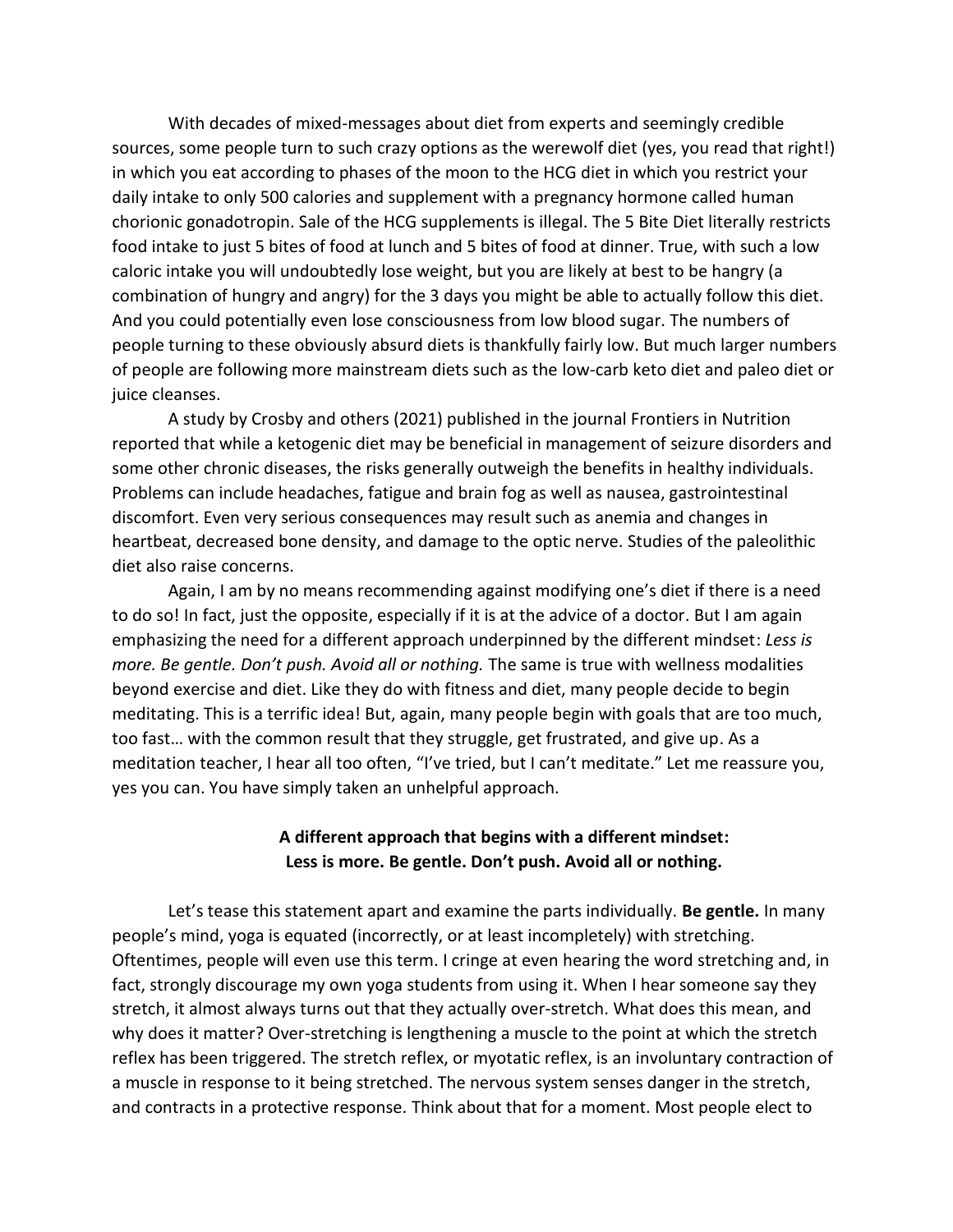participate in yoga to increase their flexibility or range of motion, yet stretching to the point of triggering the stretch reflex may result in the opposite of the intended goal.

Research into stretching has a long, contentious, and rapidly-evolving history, with numerous contradictory results. Delving into research on stretching may well leave your head spinning. It appears the current "bulk", not a consensus, of the research literature seems to be landing on the ideas that an approach of low-intensity, long-duration stretching and an approach of high-intensity, short-duration stretching yield little differences in altering range of motion – with both approaches producing small, if any, gains at all (Alfonso and others, 2021). Further, it has been shown that stretching yields mixed and perhaps detrimental results with regard to speed or strength and that stretching is higher in risk and far lower in benefits than has often been touted (Simic and others, 2013). Additionally, it may result in reduced muscular efficiency in maintaining balance (Coratella and others, 2021).

In yoga, I would argue that the stretching is more about the feel-good calming sensations it brings – and that a more gentle approach that avoids triggering the stretch reflex seems to bring more and longer-lasting mental calm that seems to bring with it greater ease of physical movement. This calming effect of stretching on the physical body was shown in a recent study by Ko and others (2020) to positively effect hypertension than the intervention of walking commonly recommended by physicians. And this calming effect relates to flexibility and ease of movement because muscle tightness is chronic muscle contraction, and a contraction stems from signals from the brain. A study published in Journal of Clinical Biomechanics by Konrad and Tilp (2014) suggests that amount of flexibility may actually a consequence of the nervous system in the form of stretch tolerance and stemming from adaptations of nociceptive nerve endings more than the physical architecture of the muscle tissue. The fact that a person who is under anesthesia for a medical procedure can be moved with a range of motion far exceeding their range while conscious supports this contention (Dompier and Denegar, 2001).

I stress to my students that it is beneficial to move slowly, marry the movement with the breath, and a maintain an inward focus in order to develop enough awareness of their internal body sensations that they can sense their "edge", that being the boundary between safety and comfort versus pain and potential injury. They then will benefit from taking a very gentle approach and hovering on the safe and comfortable side of the edge and slowly breathing. To push beyond that is counterproductive in that it may result in an injury and being sidelined for a substantial time – perhaps substantial enough they might not get back on track. And it is counterproductive in that it actually slows progress by ramping up the nervous system, thereby tightening muscles rather than dialing it down and relaxing muscles. When it comes to stretching – and so much more – gentle is far better.

The "**Don't push.**" part of the philosophy may be viewed as similar to "Be gentle." in the context of the stretching example. However, it can also be viewed as a stand-alone concept helpful on its own. Sometimes when people begin a new wellness regiment, they harbor resistance to the new activity that prevents them from building it successfully into a new habit. The old advice would most certainly be to just suck it up, dig in, and use willpower to force yourself to just do it, like it or not. But research into habit-building has shown quite conclusively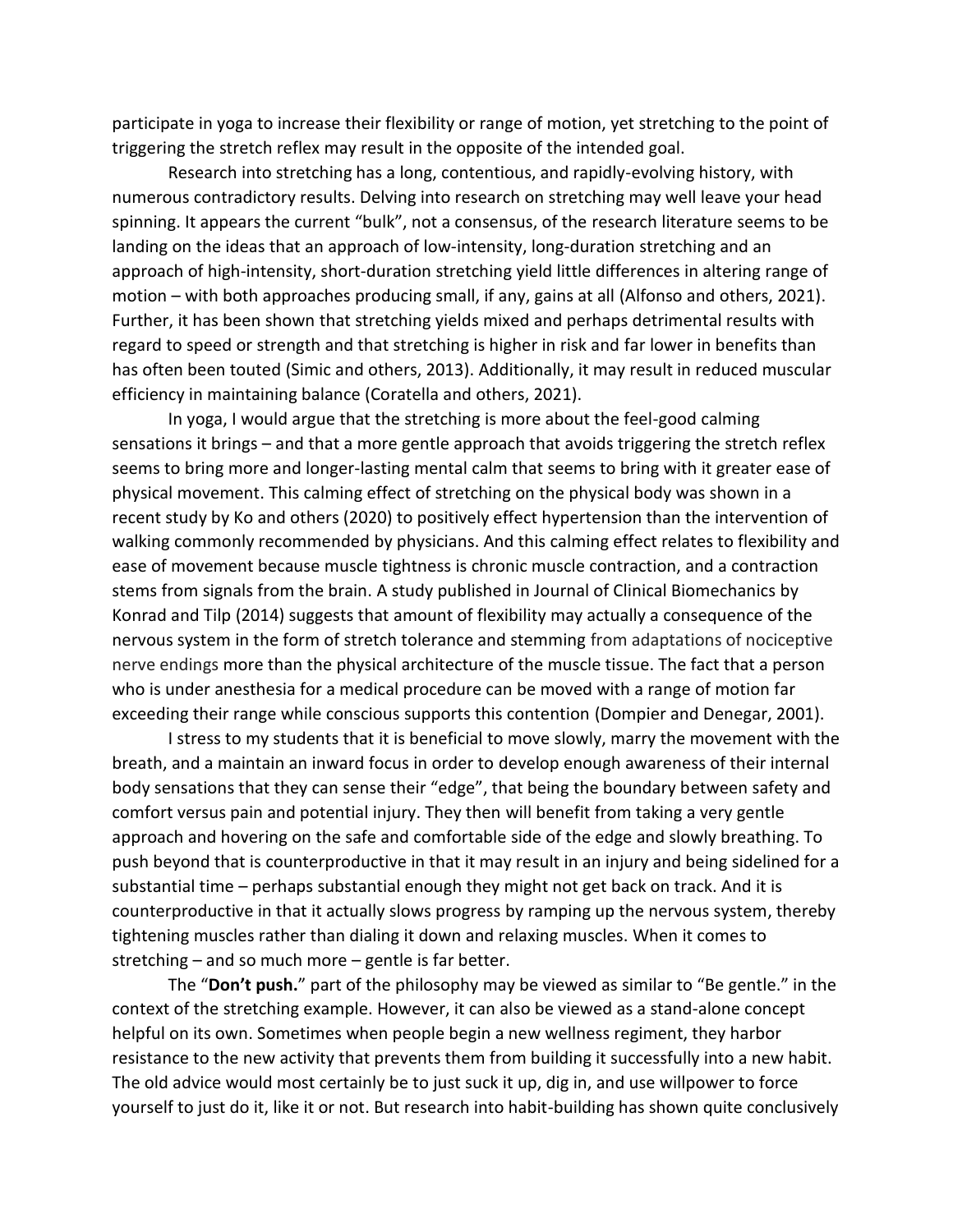that willpower alone is a pretty short-lived and ineffective tool. In our modern world in which we must make numerous decisions through each day, willpower – which is a finite resource – can become depleted. Or at least numerous older studies had reached that conclusion.

More recent work, including that by Inzlicht and others (2014), seems to be challenging that view a bit. Instead, the frequently observed decline in success may be due to either mental distraction on past tasks while beginning new tasks or a sense that work should entitle one to an equal reward. Although the reason(s) remain unclear, what is clear is that willpower does not seems to be effective at getting you to your goals.

Rather than pushing through despite not wanting to, you must find a different way. It may mean making the activity more gentle, smaller, less time-consuming, scheduling it to fit more seamlessly into your existing schedule, or changing to a different activity that is an alternate means by which to move you toward the same goal. Relying on willpower may work for some but, trust me, it is a recipe for failure for most. Don't push. Find a better way.

For some people, a more gentle approach may be just the "don't push" that may help them be more successful in building a consistent habit. For people without a history of movement, the no pain, no gain philosophy is often part of the reason why. It is hardly surprising, really, that if something brings discomfort or even pain, people would not want to repeat it. In fact, it's perhaps more surprising that some people do! Add to that the fact that starting gently is less likely to result in injury, and it makes sense that it would increase odds of success.

For other people, starting with smaller or less time-consuming goals may be just the "don't push" that may help them be more successful in building a consistent habit because it taps into the next part of the philosophy of this book: **Avoid all or nothing.** James Clear, author of the book Atomic Habits (2018) contends, "All big things come from small beginnings. The seed of every habit is a single, tiny decision. But as that decision is repeated, a habit sprouts and grows stronger. Roots entrench themselves and branches grow." He also lays out a wonderfully compelling mathematical argument to support the power of small habits. If each day you got just 1% better at something, then by the end of a year you will be a whopping 37 times better at it than you were at the onset. Thinking back to the early days of my own wellness journey, one of the things I unknowingly did right was at least 10 minutes of exercise on my elliptical almost every day. It seemed so small that, of course, I could do just that much. Yet it added up… eventually serving as the launchpad to completing a marathon.

#### *¨A year from now you may wish you had started today.¨ ~ Karen Lamb*

For some people, scheduling the activity to fit more seamlessly into their existing schedule may be just the "don't push" that may help them be more successful in building a consistent habit. I got up at 4:30am for my 5:30am spinning class, but that time may definitely not work for some people. In fact, it would no longer work for me today. Don't fight your biological rhythms and your work and family-life schedule. Rather, get creative about fitting your wellness activities into the existing structure of your life or do modest schedule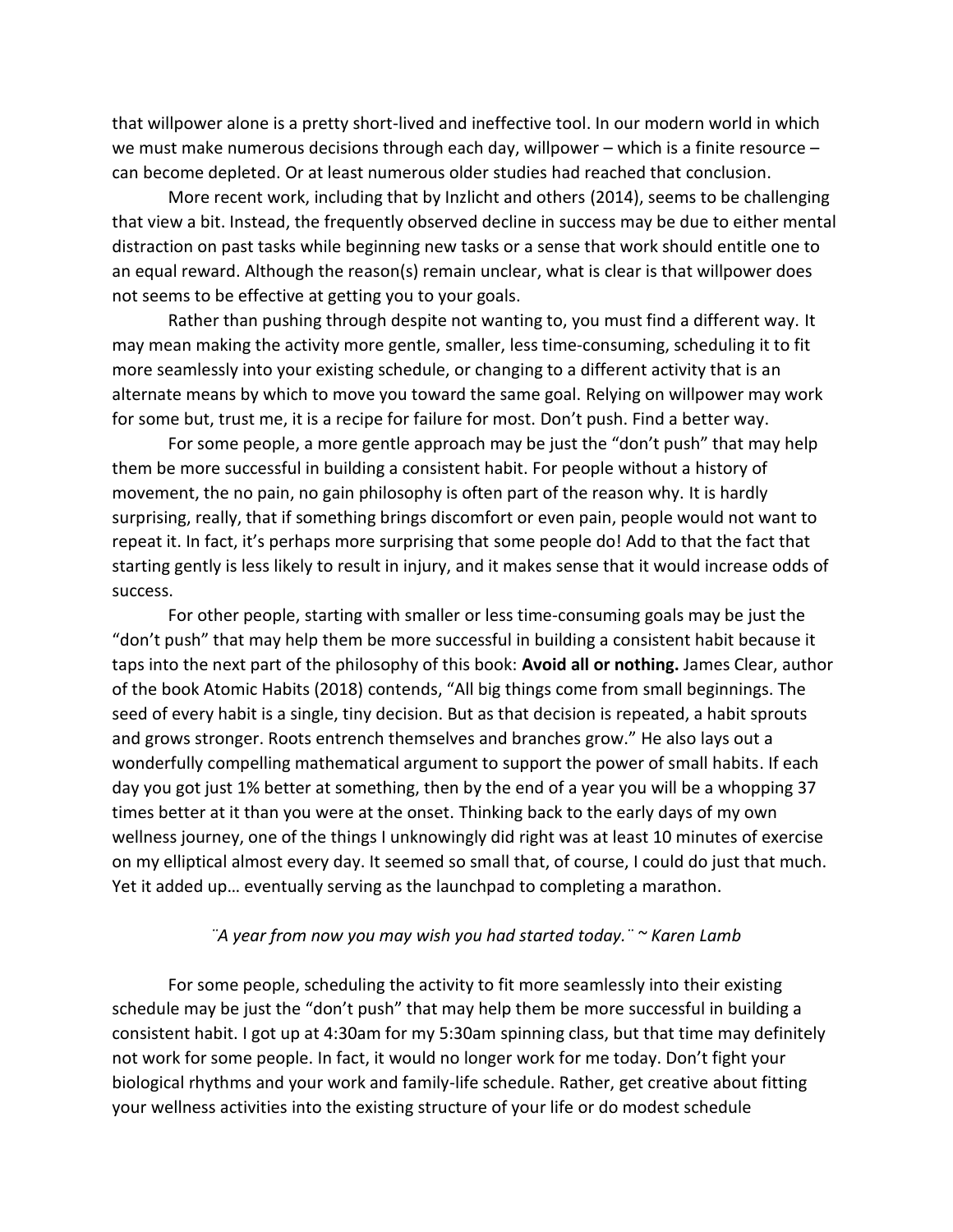modifications to make it work. Not only will it be easier for you and thus more likely to get done, it will also be less disruptive to your family and others around you. That matters because you will benefit from their support and definitely may be hindered by their frustrations if a change affects them in a way they perceive, falsely or accurately, as negatively.

And finally, for some people switching to a different activity may be just the "don't push" that may help them be more successful in building a consistent habit. If you, like many people, detest the monotony of walking or running on a treadmill, then ditch it. If you don't, you will find all myriad of reasons to not do it. Find an alternative. If you live where winter involves snowy or icy road and sidewalk surfaces, and you worry about slipping and falling, then don't plan to rely on outdoor runs in the winter for it will often be "too slick" to get those runs done. There are lots of other possibilities. There are gyms, yoga studios, group fitness classes, group dance classes, walking and biking paths, shopping malls to walk in when it is inclement weather, water aerobics classes, dancing in your living room to your favorite music, and a whole lot more… as well as a ton of inexpensive used fitness equipment or, unfortunately, I could say barely used by huge numbers of people who likely dove in with both feet, full speed ahead, and tried unsuccessfully to rely on willpower to see them through. But that won't be you because you know a different and better way.

Recall the underpinning philosophy, "*Less is more, and more is way more!"* Hopefully by now the first half of this statement seems less cryptic and contradictory. Let's now tackle the second half…

## **More Is Way More: Frequency trumps duration and intensity. Keep it small and gentle, but do it often.**

In our society we have a strong tendency to think in terms of all or nothing. We dive in with both feet and full speed ahead. We're excited. We're feeling highly motivated. We're determined. Let's do this! We begin by spending an hour and a half at the gym every day for a solid week. We want to get a solid jumpstart on this so we see some gains quickly. Surely that will motivate us to keep going.

By the next week, we're tired, achy, and the laundry has piled up while we were at the gym. We're limping our way around the house a bit. Why can't anyone pick up around the house so we can get around easier? Between work and the gym, we're worn out. Why can't anyone else pick up around the house? Bending over to pick up their stuff is the last thing needed while our back is aching from our workout. Why is our back aching anyway? We thought working out was supposed to make us feel better and stronger? Of course we didn't get to the grocery store, but we did manage to throw together an odd assortment of maybe not-so-healthy things that were in the house – an hour later than usual because we need some time after getting home from work and the gym to decompress. The family is bickering and barking at each other because we're all hangry, that fun combination of hungry and angry from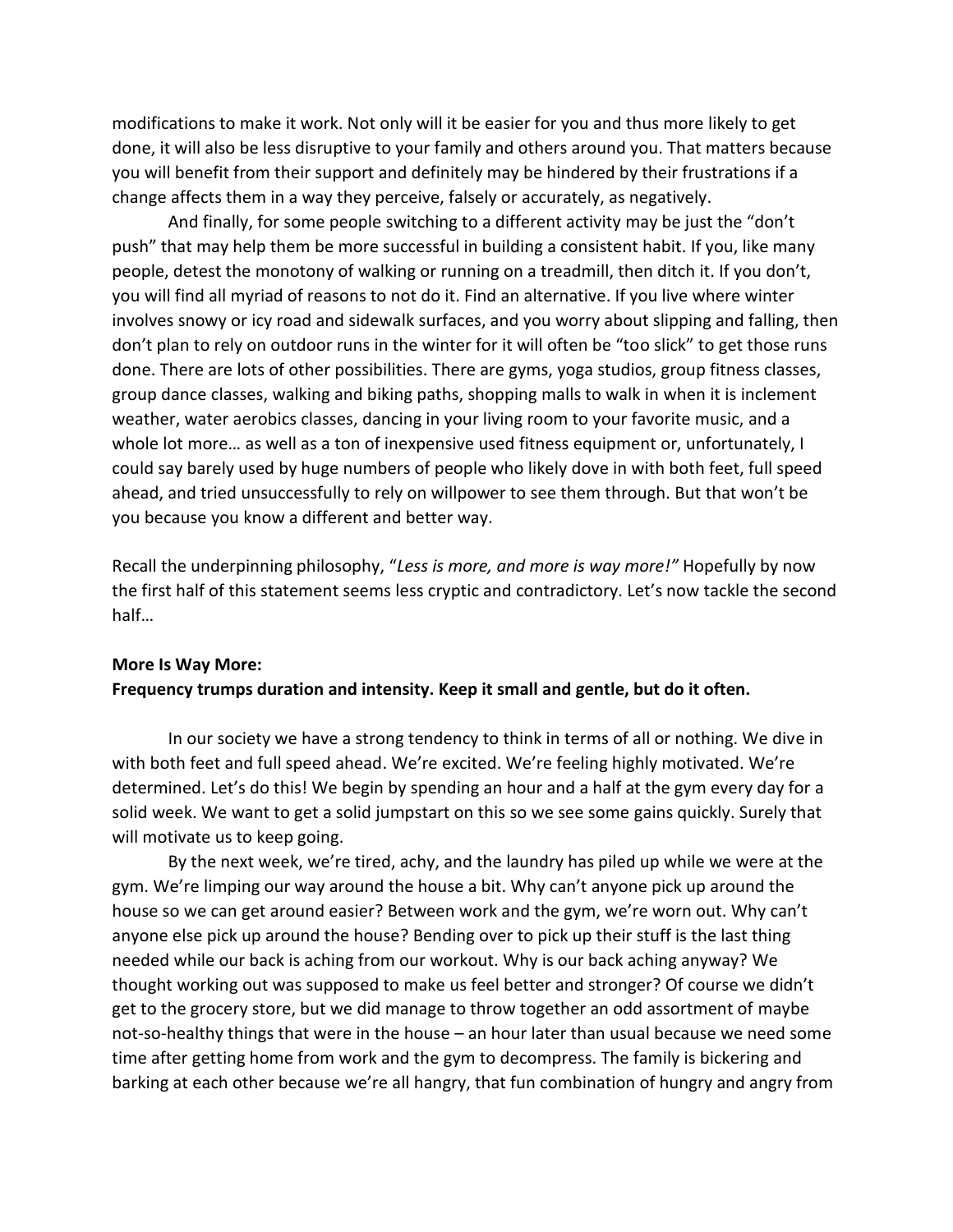low blood sugar. And then we scarf it down too quickly and too much because we're starving. Halfway through week two, we say let's just order pizza tonight.

By week three, we're angry that our spouse seems to always expect us to order the pizza. Can't they do something as simple as order the pizza?? I mean, we went right from work to the gym every night for the past two weeks, well every night the first week but almost every night last week, and we're tired! Halfway through week three, we're coming straight home after work. No gym. We're only human, after all. Geez. How can we be expected to work all day, go to the gym afterward, take care of the house, and food, and laundry, and pay bills? We manage to get to the gym one last time before the end of week three, but its lost its appeal. It's no fun. It feels like we go from working all day to a second job, and one we pay for rather than get paid for. We haven't seen any results. What's the point? And we never go back.

STOP!! There is a better way. A much, much better way: *More is way more: frequent trumps long and intense by far. Keep it small and gentle, but do it often.*

Start small. 45 minutes on your exercise bike? Nope. Smaller. 30 minutes? Smaller. 20 minutes? Smaller. 10 minutes? Yes! Right there. Tiny. It doesn't necessarily have to be 10 minutes. But ask yourself what is a very small amount that is so small you feel you couldn't not do it. Then do it. Nearly every day. Never let more than two days go by without doing it. Never. And you never have to do more than that duration. You can always do more if you feel like it. But you never have to.

Think about it. Imagine you decide to spend 45 minutes on your exercise bike each day, then actually do it four days in week one, three days in week two, two days in week three, and then fizzle out completely and your bike becomes a clothes rack – a not at all unrealistic scenario.

Now imagine instead you decide to spend 10 minutes on your exercise bike each day. It's so short, how can you not fit it in? You actually do it 6 days in week one. It's so short, how can it feel daunting enough to blow it off? You actually do it 6 days in week two. It's so short, you still have time to do the laundry and grocery shop and cook dinner, and you actually do it 6 days in week three. It's so short, you're not worn out and you're not injured, and you actually do it 6 days in week four. In fact, its starting to feel really quite good. You're starting to feel looser and moving with more ease, and you begin to squeeze in an extra 10 minutes at a different time of the day a couple days in week five. You're starting to feel more energized, and you begin to extend some of your rides to 20 minutes – when you have time.

But you seem to often have time now that you have more energy. And the family is used to the new routine and rather enjoying the new energetic, proud you, so they are supportive. And are still doing it a year later and beyond. Maybe ramping it up when it feels easy – physically and in terms of fitting it into your life. Maybe eventually deciding to do a group charity ride or two when it feels easy. Or maybe you dial it back down to your starting tiny amount. But you don't stop. You never let more than two days go by without doing it. Never.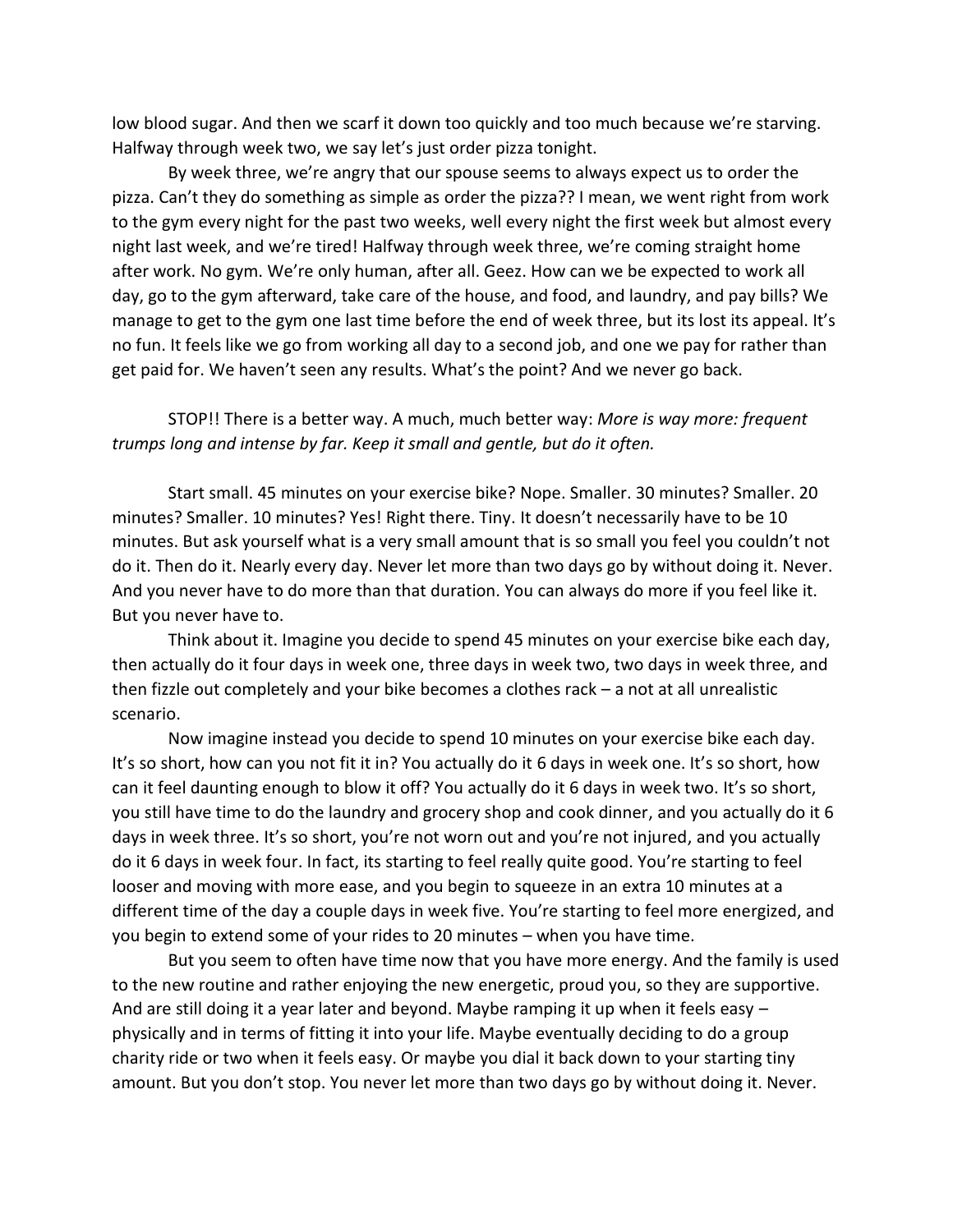Because it simply feels so wonderful – YOU feel so wonderful by doing it – that you would never give it up.

I suppose you could perhaps argue that of course its easier to fit it in when its an exercise bike in your home instead of a drive to and from a gym. That's a fair argument. But how many of us know several people personally who own a piece of home exercise equipment that does fulltime duty as a clothes rack? Plus, I'd counter that I shifted the choice of workout to what seemed easier to me – and that's precisely what I want you to do. Not necessarily to an exercise bike in your home. But think about what feels like an easier – doable – shift for you, for your preferences, and for your unique situation. That's exactly the point. Then choose a tiny goal… and start!

#### *"Opportunities don't happen. You create them." ~ Chris Grosser*

But exercising for such a short amount of time can't be very effective, right? I mean, the U.S. Department of Health and Human Services recommendation is 150 minutes each week of moderate aerobic exercise or 75 minutes of vigorous exercise. Well, look at those numbers. If you do 10 minutes of moderate exercise a day six days a week, you're at 40% of the recommendation rather than zero. And if you begin to ramp it up in intensity over time as you get more fit, then at 10 minutes a day six days a week you're at 80% of the recommendation. Eighty percent or even forty is far better than the zero at which many are presently. And it would only take bumping up your vigorous exercise sessions to 12 minutes and 30 seconds six days a week to reach the recommendation of 75 minutes! A study published in the Journal of the American Medical Association Internal Medicine by Saint-Maurice and others (2022) reported that if adults 40-85 years old in the United States added 10 minutes of moderate-tovigorous exercise each day, it could prevent as many as 110,000 deaths per year. With more than 10 minutes, it reduced the number of deaths even more. You've got 10 minutes, and you can do this! Ok. Ten minutes is an effective start and seems less daunting. But how do we build it into a consistent habit?

Research supports the stubbornness of old habits in maintaining poor behaviors as well as the effectiveness of tiny goals in building new habits. A study published by Wood and others (2002) in the Journal of Personality and Social Psychology showed that a whopping 40% of our daily actions are the results of habits while distracted thinking about unrelated things rather than conscious choices while being fully focused on the present moment and the decision before us*.* This is the reason it is so hard to break existing patterns of behavior even if they are undesired or even detrimental.

In later work, Neal and colleagues (2012) showed that changing the context or environmental cues preceding a decision can help to alter old habits and create new habits. In "The Tiny Habits Method" developed by Fogg (2019), this is described as an "anchor moment", an existing routine or event that is used as a cue for the new goal behavior. Example anchor moments might be after one gets out of bed or pours their morning coffee. And then you would immediately follow it by the new goal behavior such as taking a conscious, slow breath to begin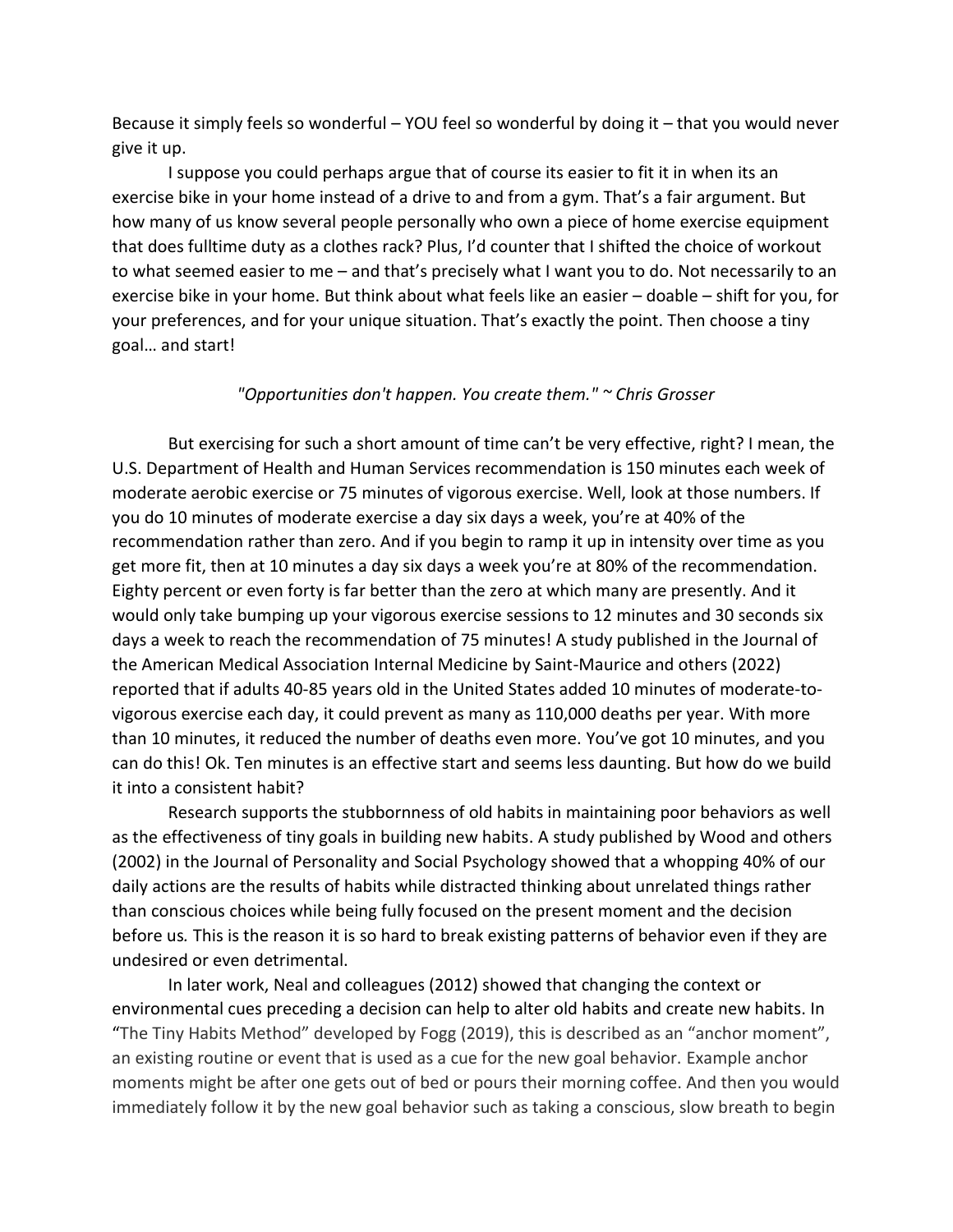the day with calm and being fully present rather than launching right into the mental list of tasks that lies ahead for the day. And notice I said you would take "a" conscious, slow breath. Just one. Because the initial goal is to build a new habit. You can always do more than that if you feel like it, but it is important to give yourself full, guilt-free permission to only do one. Make it so small as to seem not even worth doing so that it cannot be in any way perceived as daunting or to demanding of your time or energy. Once it becomes a consistent, reliable habit, then you can begin to add more. And in some time you may find it such an integral part of your morning that you are eventually "finding" the time to meditate for 20 minutes every day!

And of course you can take a similar approach with other types of goal behaviors, be they exercise, healthy meal prep, shifting your bedtime, or others. Take a moment to think of one goal behavior you'd like to implement. Make it super, super tiny. And then decide after which anchor moment in your daily life it would make sense to place it after. And then start!

Once you do select and implement a new goal behavior, be sure to celebrate a little whenever you accomplish it. I don't mean celebrate the one morning squat you did right when you first got out of bed with a Boston crème donut (my favorite, by the way). But celebrate with a brief silent – or even audible – congratulations to yourself. In fact, yes, make it audible. SHOUT it out! YAY, YOU! Because it is in fact worth acknowledging. We often go years wishing to start a new habit… and you just did! On the flip side, do not chastise yourself on a day you do not manage to accomplish your goal. It is likely you've already spent a great deal of time and emotional energy berating yourself for your perceived failures. But it is likely not you who failed, but rather your system.

#### *"If you fell down yesterday, stand up today." ~ H. G. Wells*

As James Clear, author of Atomic Habits, describes, most people try to change their behavior by focusing first on the desired outcomes, then the systems they will use to achieve the outcomes, and only far down the road on their identity. Our habits define our identity. However, it is also a two-way street. Our identity can motivate our habits. So rather than an outside-in approach to behavior change, we can benefit from reversing that and instead focusing first on identity then the systems we will use to then achieve the desired outcomes.

The example Clear describes in his book is of a person offered a cigarette who might then decline because they are trying to quit. They are focusing on the desired outcome. Yet, as argued by Clear, they would be more successful if instead they declined because they are not a smoker. Notice in the latter version they have chosen an identity, that of a non-smoking person, and the desired behavioral outcome flows naturally from that. In a different example, in my early days of beginning to exercise, I typically thought to myself that I was an out-of-shape person trying to get moving. Yet the movement became a fully integrated part of my life when instead I thought of myself as an active person and made choices that fit who I was. So decide WHO you want to be, and then BE IT with each choice to perform a tiny habit that reflects that person.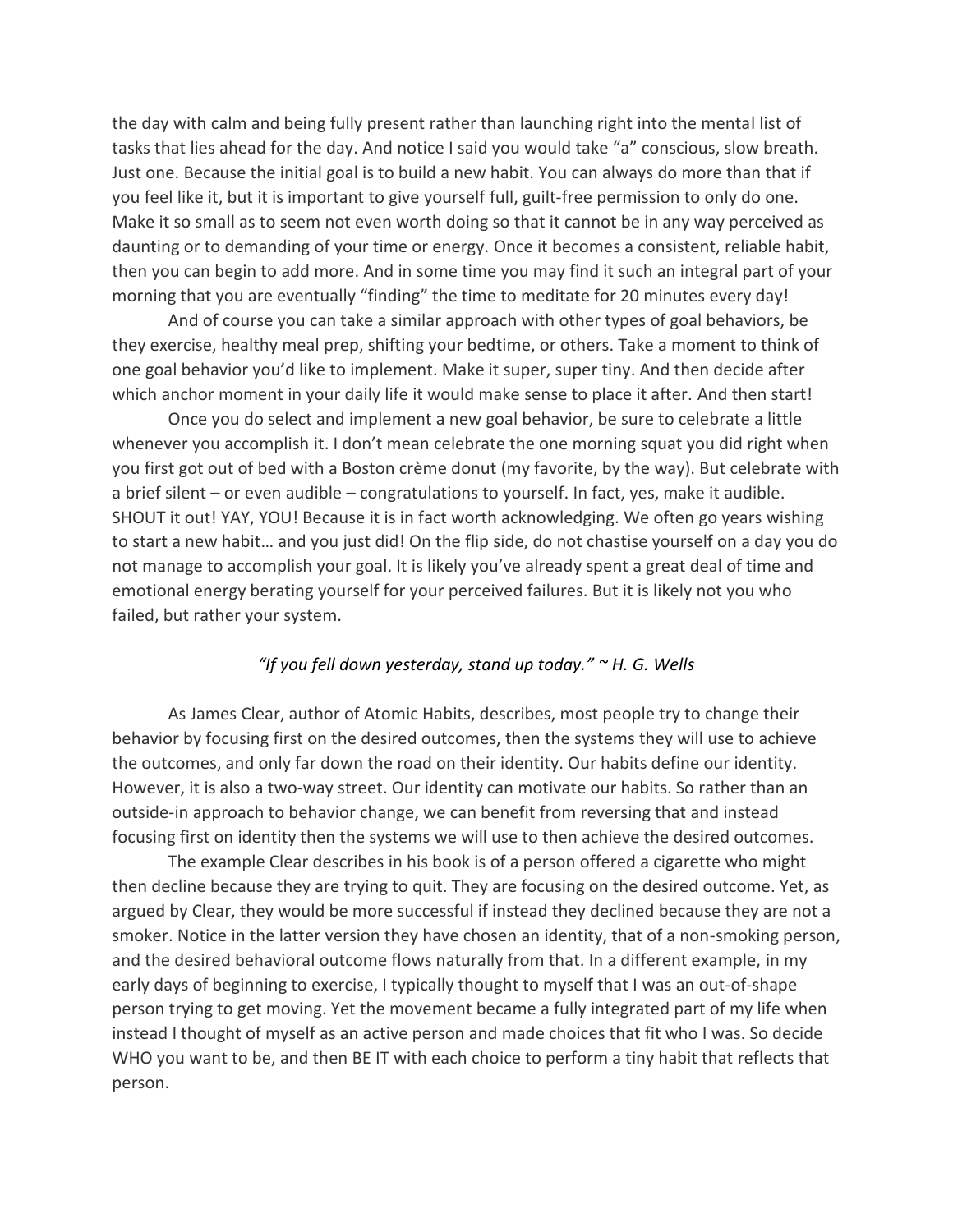Finally, the most effective part of what worked for me – and has worked for many of my clients and other people who have succeeded in changing their behavior – is enjoy the process rather than focusing on the goal. Notice how the new movement you're incorporating into your life makes you feel. How it energizes you. How it helps you move with greater ease. How it makes you feel physically strong, and how that makes you feel emotionally strong. Notice how choosing to eat less fast food and more vegetables makes you feel. Perhaps lighter and less bloated. Perhaps more energized. Notice how drinking more water makes you feel. Perhaps having fewer headaches. Or notice how meditating each day makes you feel. Calmer and less reactive. Perhaps more grateful. Perhaps appreciating and enjoying the quirks of personality and behavior of the people around you that used to annoy you. Perhaps noticing more sweet little things around you. I'll let you in on an embarrassingly sad tidbit: it wasn't until I was 50 years old that I saw the moon. I mean *really* saw it. Before then I had always been too preoccupied thinking about goals and to do lists. So take the time to pause, reflect, and notice. And with each benefit you notice, celebrate! And remember you've already done the most important, and often hardest, part… you started!

#### Key Take-Aways

- It is not too late to improve your wellness.
- There is a different way that may be more doable for you.
- Less Is More: Be gentle. Don't push. Avoid all or nothing.
- More Is Way More: Frequent trumps duration and intensity. Keep it small and gentle, but do it often.
- Willpower is finite. Instead, find ways to make your wellness approaches work with your life, not against your life.

Now that we've discussed the underpinning philosophy, we'll move on to discussion of several specific wellness tools and modalities that can help you feel better body and mind and be equipped to better weather life's inevitable storms. But, before we do, take a moment to reflect on anything in the preceding reading that resonated with you.

Take a first stab at identifying some of your own personal goals. Then select one and try to reframe it as an identity rather than something you will try to do. Think of various ways in which you could work toward that goal, several ways. And then see of you can make them into a very small bite-sized steps that seem so small there's no way you could not accomplish them. Finally, try to think of a time of day to do it when you could do them before or after an activity you already do.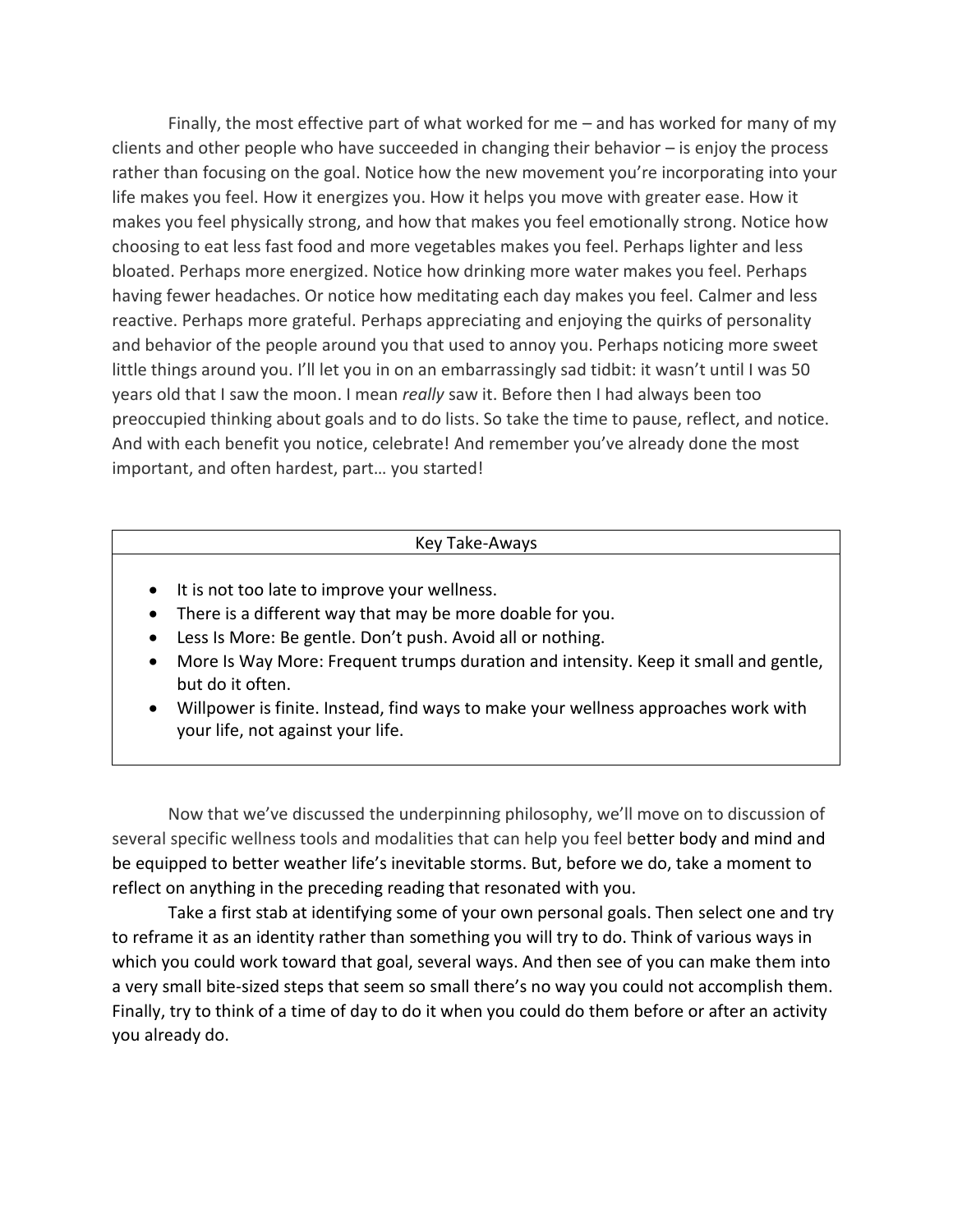| <b>ACTION ITEMS</b>                                                                                                                                                                                                                                                                                                                                                                                                                                                                                                                                                            |  |  |
|--------------------------------------------------------------------------------------------------------------------------------------------------------------------------------------------------------------------------------------------------------------------------------------------------------------------------------------------------------------------------------------------------------------------------------------------------------------------------------------------------------------------------------------------------------------------------------|--|--|
| STEP 1: Reflect on what your top goal is, and write it down.<br>For example, to get more exercise, to lose weight, to eat healthier, to feel less bloated, to get<br>more sleep, to be more positive, to be less stressed, to drink more water, etc.                                                                                                                                                                                                                                                                                                                           |  |  |
| Goal:                                                                                                                                                                                                                                                                                                                                                                                                                                                                                                                                                                          |  |  |
| STEP 2: Reframe your goal as your identity.<br>For example, if your goal is to eat healthier, then reframe it from "I am a person who wants<br>to eat healthier," to "I am a healthy-eating person."                                                                                                                                                                                                                                                                                                                                                                           |  |  |
| Your<br><b>New</b><br>Identity:                                                                                                                                                                                                                                                                                                                                                                                                                                                                                                                                                |  |  |
| STEP 3: Decide realistic ways you could incorporate your goal activity into your life.<br>For example, to eat healthier you could buy assorted fresh fruits and vegetables for the<br>week. BUT now make it smaller and thus more likely to be achieved such as just buy 2 bags of<br>pre-cut salad to have a salad with 2 dinners this week to start. AND now tie it to existing<br>triggers such as on Tuesday night and Thursday night when you get home from your<br>daughter's softball practice and the quick salad prep would be not only easy but helpful.<br>Possible |  |  |
| <b>Action</b><br>Goals:                                                                                                                                                                                                                                                                                                                                                                                                                                                                                                                                                        |  |  |
| <b>Now</b><br>Make<br>Them<br>Smaller:                                                                                                                                                                                                                                                                                                                                                                                                                                                                                                                                         |  |  |
| Tie Them<br>to an<br>Anchor<br>Moment:                                                                                                                                                                                                                                                                                                                                                                                                                                                                                                                                         |  |  |
| STEP 4: Decide a realistic way in which you could increase your goal activity the second<br>week. For example, maybe buy 3 bags of salad or maybe again buy 2 bags of salad plus 2<br>apples to pack with your lunch a couple days.                                                                                                                                                                                                                                                                                                                                            |  |  |
|                                                                                                                                                                                                                                                                                                                                                                                                                                                                                                                                                                                |  |  |

*© Sharon L. Kanfoush*